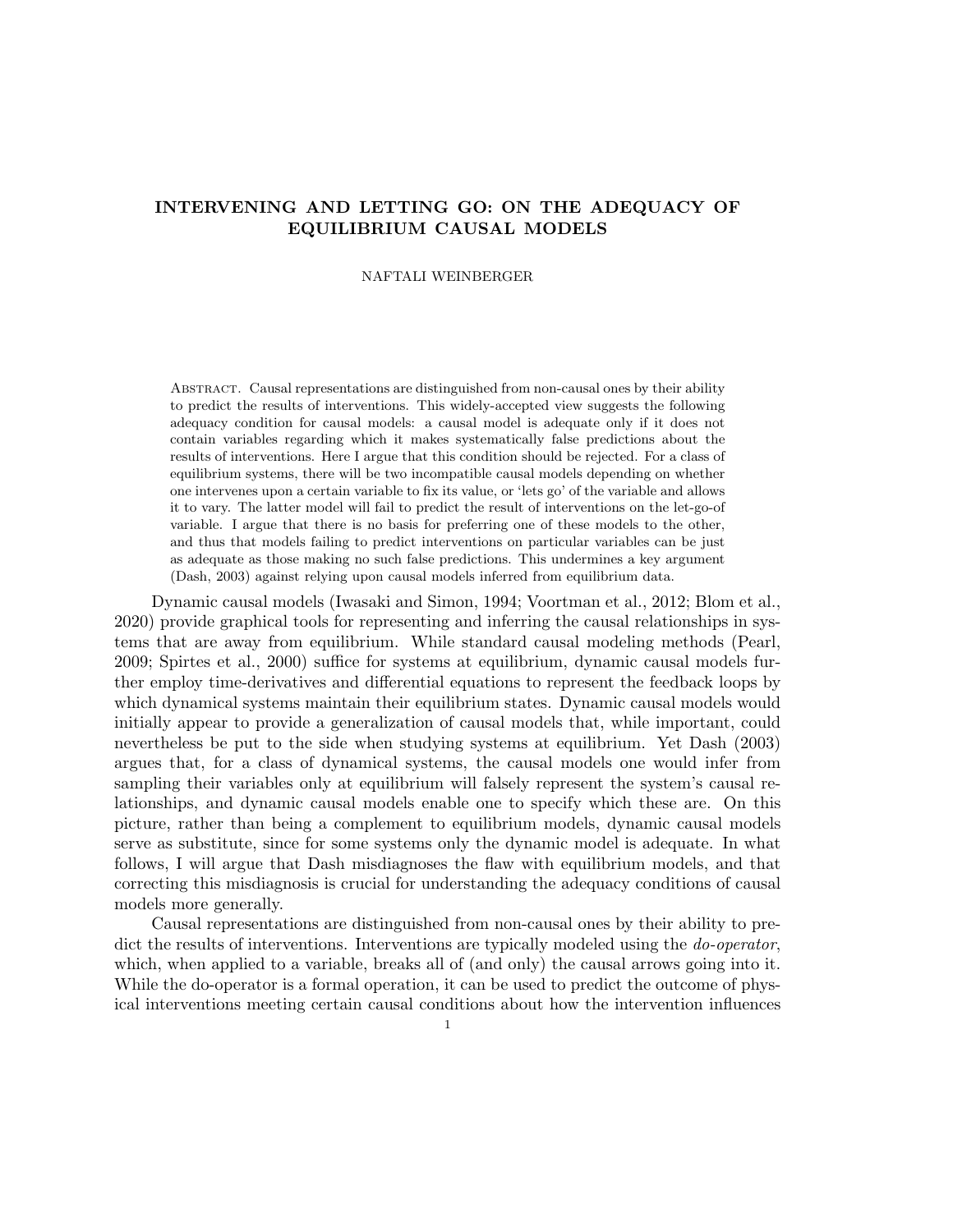

Figure 1. High-level map of models, operations and adequacy considerations. Adequacy considerations concern the ability of the models to predict how the system will change in response to the actions modeled by the formal operations. Considering intervening without "letting go" leads one to illegitimately privilege 1A and 2A over 1B and 2B.

the intervened-upon variable relative to others. I will say that a model makes a *false pre*diction about the results of interventions in cases that physical interventions on a variable in the model result in a new set of causal relationships which could not have resulted from applying the do-operator to that variable in the initial model. The *Manipulation Postulate* (Dash and Druzdzel, 2001) is the requirement that causal models do not contain variables regarding which they make such false predictions. This postulate provides an adequacy condition on causal models, in the sense that models must obey the postulate in order to accurately describe the causal relationships in the system. Given the close conceptual connection between causation and interventions, as well as the role that the do-operator plays in fixing the causal content of a model, it is unclear in what sense a model that does not satisfy the postulate can still count as causal.

The manipulation postulate, combined with Dash's (2003) results, entails that for a specifiable class of dynamical systems, the causal models that would be inferred from sampling the variables at equilibrium will be inadequate. Contra Dash, I will argue that dynamic causal models reveal why one should reject the postulate. At issue in this dispute is the relationship between the do-operator and a distinct equilibration operator designed by Iwasaki and Simon (1994) to derive equilibrium models from dynamic models. Applying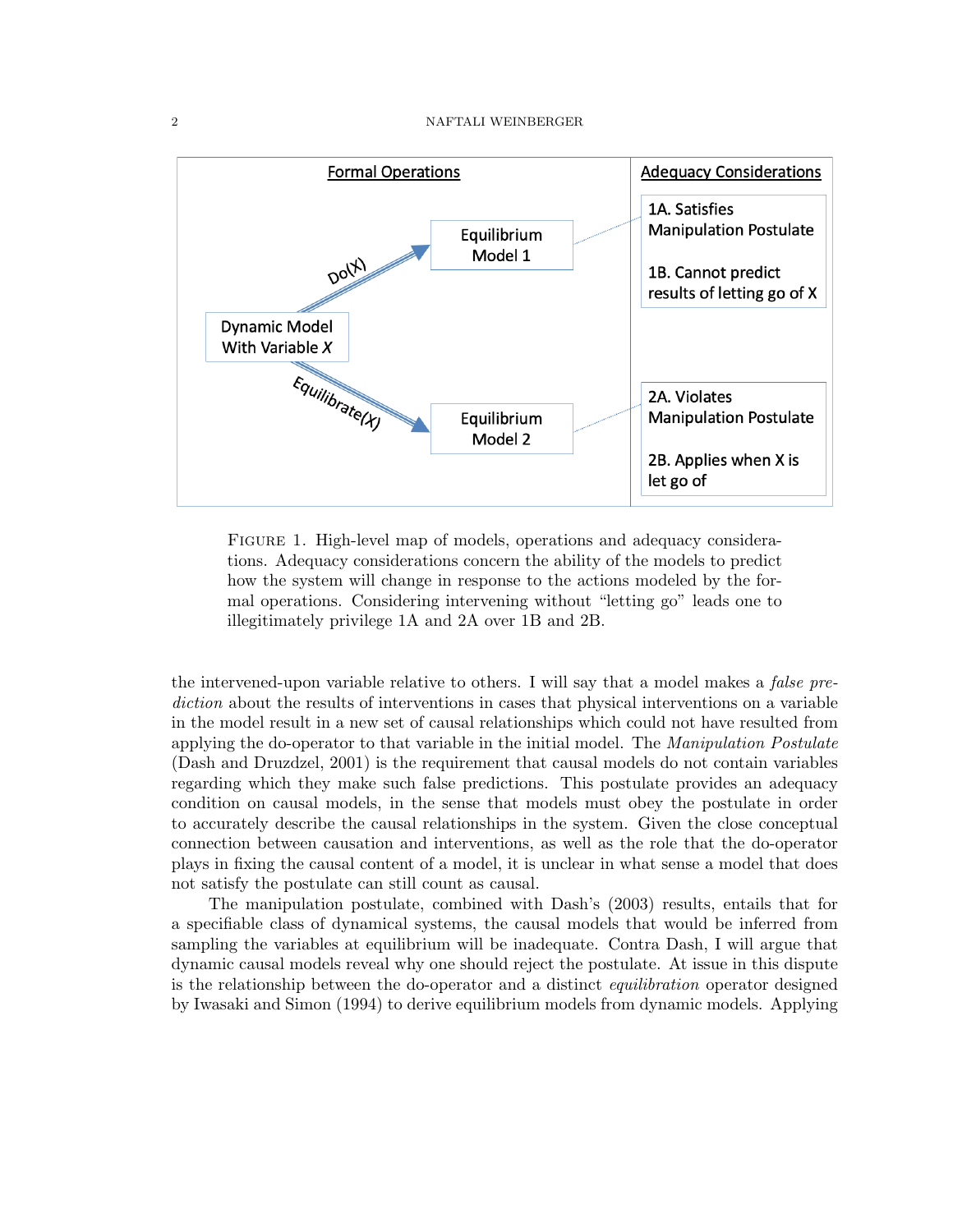the equilibration operator to a variable that is away from equilibrium yields a model of the causal relations that would obtain in the system were that variable to reach equilibrium. Certain dynamic causal models contain variables such that equilibrating them results in models violating the postulate, and applying the do-operator to them results in models that do not (figure 1). This would seem to be an excellent reason for rejecting the models derived via equilibration, as Dash does. Moreover, since these models are those that would be inferred by applying standard causal search methods to the variables at equilibrium (Dash, 2003, pp. 60-66), they pose a problem not just for modelers applying the equilibration operator to a dynamic model, but for anyone modeling a system at equilibrium. In fact, this issue arises not just for equilibrium systems, but for any system sampled at a rate such that the variables have had sufficient time to reach a steady-state in response to perturbations.

The manipulation postulate misses that intervening is only half the picture. Just as it is possible to treat the do-operator as formalizing a physical intervention, the equilibration operator can similarly be understood as modeling a physical action, which I call "letting go". Unlike the do-operator, the equilibration operator only results in non-trivial transformations when applied to dynamic causal models. But certain equilibrium models nevertheless describe the causal relationships resulting from letting go of a variable. In the class of cases being considered, the equilibrium models will either make false predictions about the results of intervening, or lack the resources to determine how the system will change as a result of letting go. I argue against the manipulation postulate on the basis that it makes an arbitrary distinction between these limitations.

The discussion here is compatible with explicating causal relationships in terms of interventions. Where the postulate goes wrong is in requiring that a model makes no false predictions regarding any of the variables in a model, including those that one need not intervene upon to test causal relationships. Certain causal relationships in a model obtain only when one does *not* intervene on particular variables. Dynamic causal models reveal this to be a general phenomenon – some systems will have one set of equilibrium causal relationships for the scenario where one intervenes on a particular variable, and a separate set of relationships for when one lets go of it (which requires not intervening upon it).

While this paper is structured as an argument for rejecting the manipulation postulate, much more interesting is the reason why it should be rejected. In talking about model adequacy, one can distinguish between (A) a characterization of the systems to which the models apply, and  $(B)$  what the models predict about the systems to which they apply.<sup>1</sup> For causation, there has been limited discussion of (A), beyond general claims that a system's causal relationships are relative to a "causal setup" (Hausman, 1998, p. 25) or a "causal field" (Mackie, 1974). The answer to (B) is more straightforward: models predict the results of interventions. What the manipulation postulate – and the broader literature – misses is that this is not the only role that interventions play. Physical interventions matter not just for establishing causal relationships in systems to which a model applies, but can also determine whether the model in fact applies to a system. As a result of

<sup>&</sup>lt;sup>1</sup>I am grateful to Michal Hladsky for helpful discussion regarding this distinction.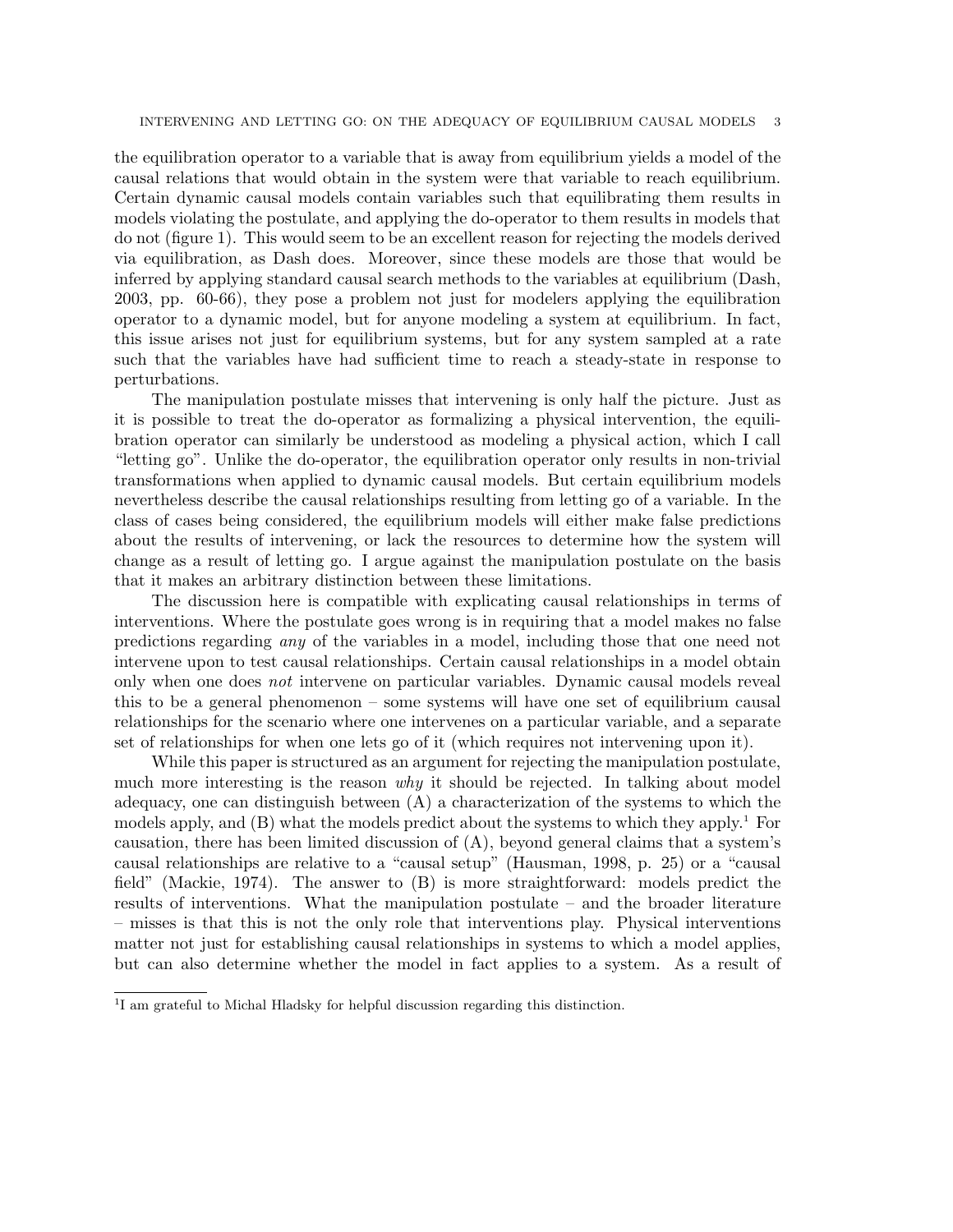

Figure 2. Graphs for (a) Fixed-Volume System (b) Moveable Piston System

being insensitive to this dual role of interventions, the manipulation postulate goes beyond requiring models to predict the results of interventions for the systems to which they apply, but rather arbitrarily legislates that only the models for certain systems are adequate.

## 1. Statics, Dynamics, and Causal Models

In this section, I explain how existing causal models describe the behavior of systems both at and away from equilibrium. I begin with with Simon's (1953) causal ordering method and explain how it represents a system's equilibrium behavior. I then consider dynamic causal models, which generalize this method to systems away from equilibrium. I introduce these models with a single example that can be modeled both statically and dynamically. Readers interested in further details may consult Simon and Rescher (1966), Iwasaki and Simon (1994), Dash (2003), Weinberger (2019, 2020), and the appendix below.

Simon (1953) considered what makes causal relationships asymmetric, given that the equations stating scientific laws are typically symmetric. Consider the ideal gas law, which states that a gas' pressure times its volume is proportional to its temperature:

# (1)  $PV = kT$

This equation is silent regarding the causal relationships among the variables. It does not indicate, for example, whether temperature causes pressure or pressure causes temperature (or neither). Yet, Simon says, the causal relationships are derivable given a set of equations. Suppose the values of *temperature* and *volume* in a system can be fixed independently of the other variables. Concretely, the gas might be in a sealed container immersed in a heat bath with constant temperature. Since these variables' values are independently set to constants, they can be represented with equations as follows:

(2) 
$$
T = c_2
$$
  
(3)  $V = c_3$ 

In equations (1)-(3), the values of T and V are given by (2) and (3) and given these values equation (1) determines P's value. Simon's account, in short, is that a set of symmetric equations can be written as a set of asymmetric equations when certain sets variables can be solved for before other sets of variables, in which case the former are causes of the latter.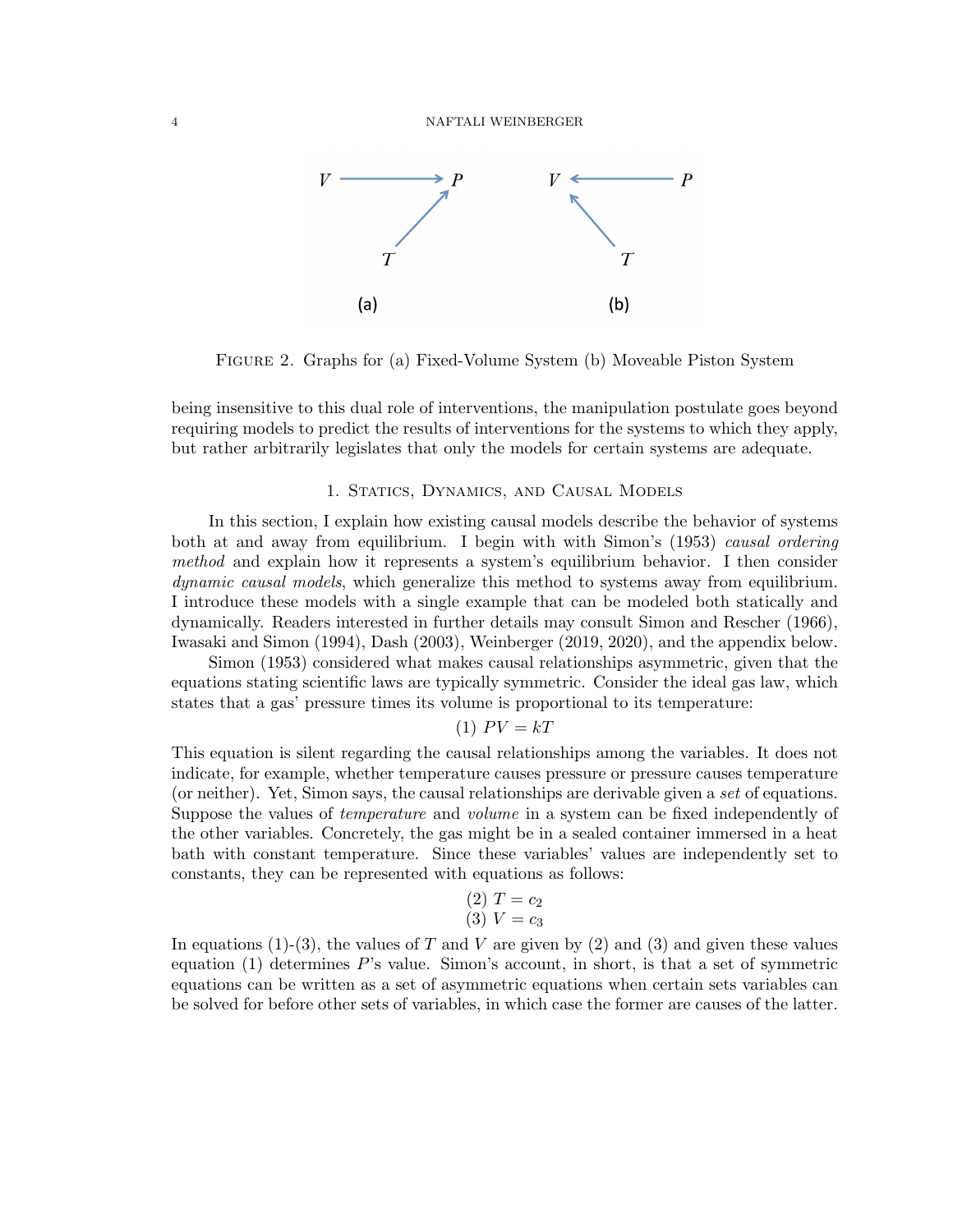In this case, T and V are causes of P (figure  $2(a)$ ), and the ideal gas law in (1) can be rewritten as the asymmetric equation:

$$
(1a) P = kT/V
$$

A causal ordering over the variables is a partial ordering in which effects come later than their causes.

Variables whose values are determined independently of the others – such as T and V in equations (2) and (3) – are *exogenous*. Clearly, the causal ordering depends on which variables count as exogenous. Given a gas in a moveable piston, volume would not be exogenous. Rather, pressure would be:

$$
(4) P = c_4
$$

For equations  $(1)$ ,  $(2)$ , and  $(4)$ , the causal relations are those in figure  $2(b)$ . Evidently, the purpose of Simon's method is not to derive causal knowledge without causal assumptions, but to clarify the assumptions that jointly imply a causal ordering. Notably, when it is possible to uniquely solve for a causal ordering, the symmetric equations can be rewritten as structural equations in which each variable is given on the left-hand side of an equation in which its causes are on the right. While  $(1a)$  (along with  $(2)$  and  $(3)$ ) is one of the structural equations for the fixed-volume system, the movable piston system would have the following structural equation:

$$
(1b) V = kT/P
$$

While structural equations are often introduced with the stipulation that the variables on the left asymmetrically depend on those on the right, the causal ordering method reveals how to derive this asymmetry from a set of symmetric equations.

Simon's methods were a key step in developing of more recent (and better known) causal modeling methods (Spirtes et al., 2000; Pearl, 2009). Simon's insight was that the existence of a causal ordering depends upon there being a set of equations in which distinct equations correspond to autonomous mechanisms.<sup>2</sup> The structural equations derived from his method are central both to causal inference from probabilities and interventionist theories of causation. Adding independent error terms to deterministic structural equations yields a probability distribution satisfying the causal Markov condition, a core assumption of graphical causal inference techniques. Additionally, and relatedly, structural equations are interpretable as indicating how effects will change given interventions on their causes.

In section 5, I will argue that the models in figure 2 correctly describe the way that their effect variables respond to interventions on their causes. Perhaps controversially, I maintain that one can intervene on  $P$  in the moveable piston system by adjusting the mass on top of the piston. As my defense of this claim requires delving into thorny issues about interventions on equilibrium variables, I postpone it until after my main argument.

Iwasaki and Simon (1994, p. 145) claim that Simon's initial method was intended for "static system[s] of equilibrium equations". Such equations contain variables that are

<sup>2</sup>The significance of autonomous mechanisms for causal ordering is defended in detail in Hausman (1998) and Hausman and Woodward (1999). Peters et al. (2017, p.16) provides a clear-cut example of the continued centrality of mechanism independence assumptions for causal inference.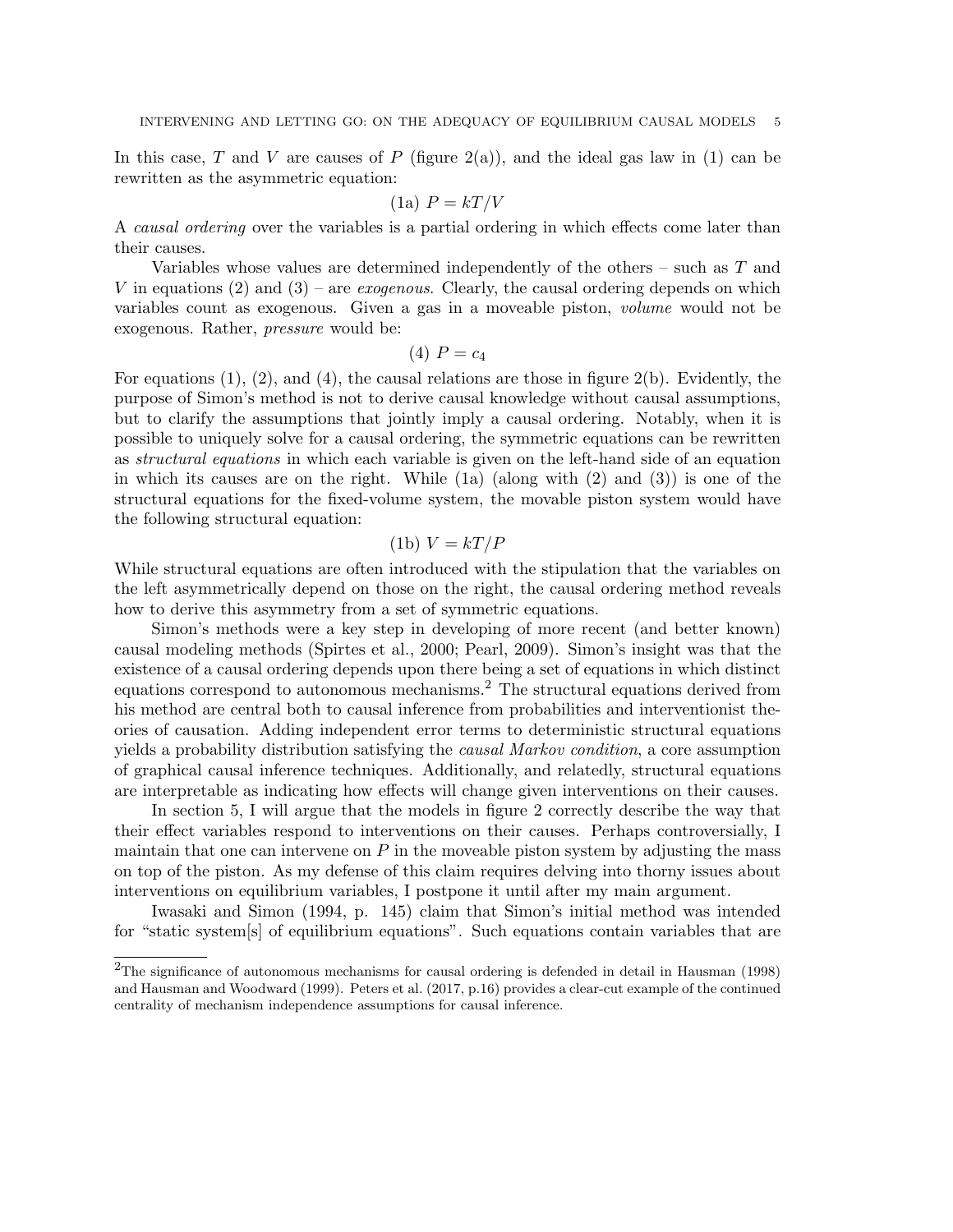represented as being simultaneous, and there are several ways to interpret such simultaneous relationships (Malinsky and Spirtes, 2018). In Iwasaki and Simon's framework, these equations represent the variables at a point at which they have reached steady-state. The use of simultaneous equations to represent causal relationships need not indicate simultaneous causation. Rather, such equations indicate that the variables adjust their values to one another so quickly that we can model the relationships as if they were instantaneous. See Anderson (2018) and Weinberger (2019, 2020) for further discussion.

The ideal gas law, and the causal models for systems instantiating it, refers to variables at *equilibrium*. In the moveable piston system, changing the temperature of the heat bath will change the gas' equilibrium volume, but not its pressure. In contrast, when the system has not yet reached equilibrium and volume is expanding, there will be a feedback loop by which *pressure* and *volume* influence one another.

The *dynamic causal model* for the system in which volume is away from equilibrium is given in figure 3 (see appendix for derivation). As before, we have the variables temperature  $(T)$ , pressure  $(P)$  and volume  $(V)$ . Notably, the first- and second-time-derivatives of volume indicating its velocity,  $V'$ , and acceleration,  $V''$ , are included in the model to indicate that  $V$ is not at steady-state, but rather changing over time.<sup>3</sup> There are also forces on the bottom  $(F_b)$  and top  $(F_t)$  of the piston, with  $F_t$  determined by the mass  $(M)$  on top of the piston and gravity (g). These forces combined determine the piston's acceleration, which in turn determines its velocity and then volume. The determination relations among  $V, V',$  and  $V''$  are not causal relations, since they are mathematically related. These mathematical relationships incorporate the passage of time into the model. Through integration (taking the integral), one can use a variable and its derivative function to predict the variable's value at a subsequent time step. For instance, in equation  $(12)$  one predicts the value of V at a subsequent time step by integrating its derivative  $V'$  to determine how V will change over an interval  $\Delta t$  and combining this result with its prior value (a constant not supplied by integration).<sup>4</sup> Similarly, one can use the acceleration and velocity of  $V$  at a time to predict its velocity at a subsequent time. In the graph, the dashed arrows from higher- to lower-order derivatives are called *integration links*. While the graph with integration links has cycles, time-indexing the variables yields an acyclic graph (see appendix).

Introducing derivatives into a causal model changes it in subtle ways. Integration links are the most obvious innovation. While variables not linked by integration links are represented as influencing one another instantaneously, variables so linked influence one another at a slower rate (since the cause does not influence its effect within a time-step, but only after an arbitrarily small lag). So dynamic causal models distinguish among causal relationships occurring at faster and slower rates.<sup>5</sup> Less obviously, but just as important,

 $3$ Dash (2003) replaces *volume* with the variable *height* since volume is proportional to height for a fixed cross-section and height varies along only one spatial dimension. Here I keep the variable volume to avoid labeling the same variable differently across models.

<sup>&</sup>lt;sup>4</sup>While the equations here use discrete time-steps, integration paradigmatically applies to continuous functions.

<sup>&</sup>lt;sup>5</sup>When some variable X influences Y at a slower rate, and Y influences Z instantaneously, the influence of X on Z is also delayed. More generally, Y serves as a bottleneck (rate-limiting factor) delaying all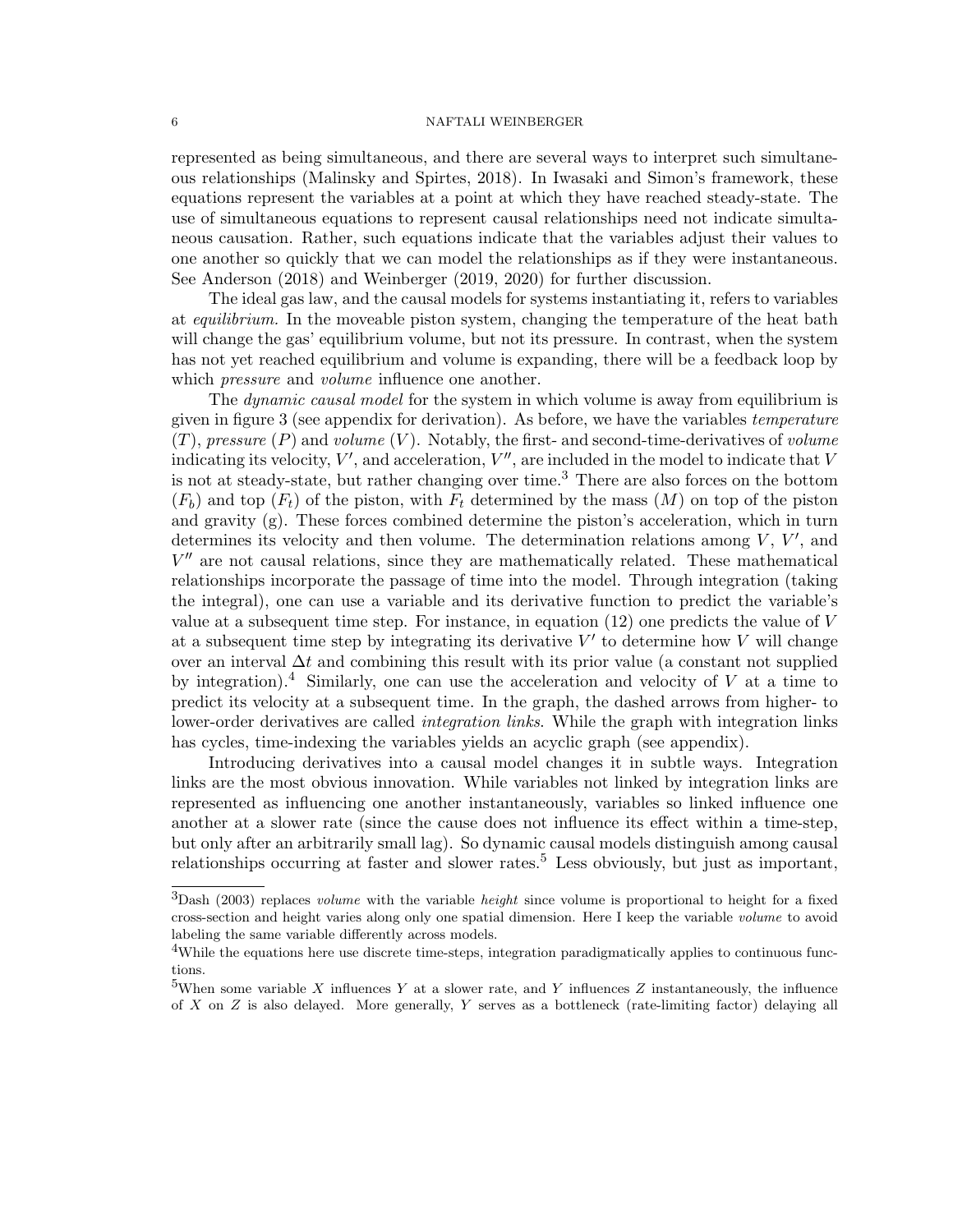

Figure 3. Dynamic Causal Model for Ideal Gas System

when introducing a time-derivative for a variable one also needs to specify that variable's initial value. In equation (12), the value of volume at a time-step depends on its value at the previous time step, and its value at some initial time step must be specified in order to predict how it will evolve. The need for initial conditions marks an important difference between dynamic and equilibrium models. Equilibrium systems are "memory-less" in the sense that since variables have fully adjusted to any changes in their causes, the value of a variable is fully determined by its causes at that time step. In contrast, volume at a time-step depends on its value at the prior time step.

The crucial feature of the dynamic model for what follows is that one can derive either of the equilibrium models given in figure 2 from it . There are two formal operations one can apply to a dynamic model: intervention and equilibration. Interventions (also known as manipulations) set a variable to a constant value in a particular way (section 3), and can be represented by the do-operator, which breaks the arrows going into the intervenedupon variable. Interventions on a variable in a dynamic model further set its higher-order derivatives to zero. This makes sense – one cannot hold an object in place without giving it a velocity and acceleration of zero. Intervening on volume in the dynamic graph (fig. 4) yields the same causal relations among  $P, V$ , and  $T$ , as those in the equilibrium model for the fixed-volume system (fig.  $2(a)$ ).

Applying the equilibration operator to a variable whose derivative is in the model yields a model in which that variable has reached equilibrium.<sup>6</sup> Dash (2003) provides a schema for deriving the model resulting from equilibrating  $X$  (further details in appendix):

1. Set all derivatives of X in the model to 0 and remove them from the model

downstream variables from adjusting to changes in X (thanks to Shannon Nolen for pointing this out). So dynamic causal models do not just distinguish between faster- and slower-occurring interactions, but also partition sets of variables such that variables within subsets influence one another locally and rapidly, while causal influences across subsets occur more slowly (Weinberger, 2020).

 ${}^{6}$ In equilibrating multiple variables, one must equilibrate slower-equilibrating variables no later than fasterequilibrating variables (Iwasaki and Simon, 1994, p. 166).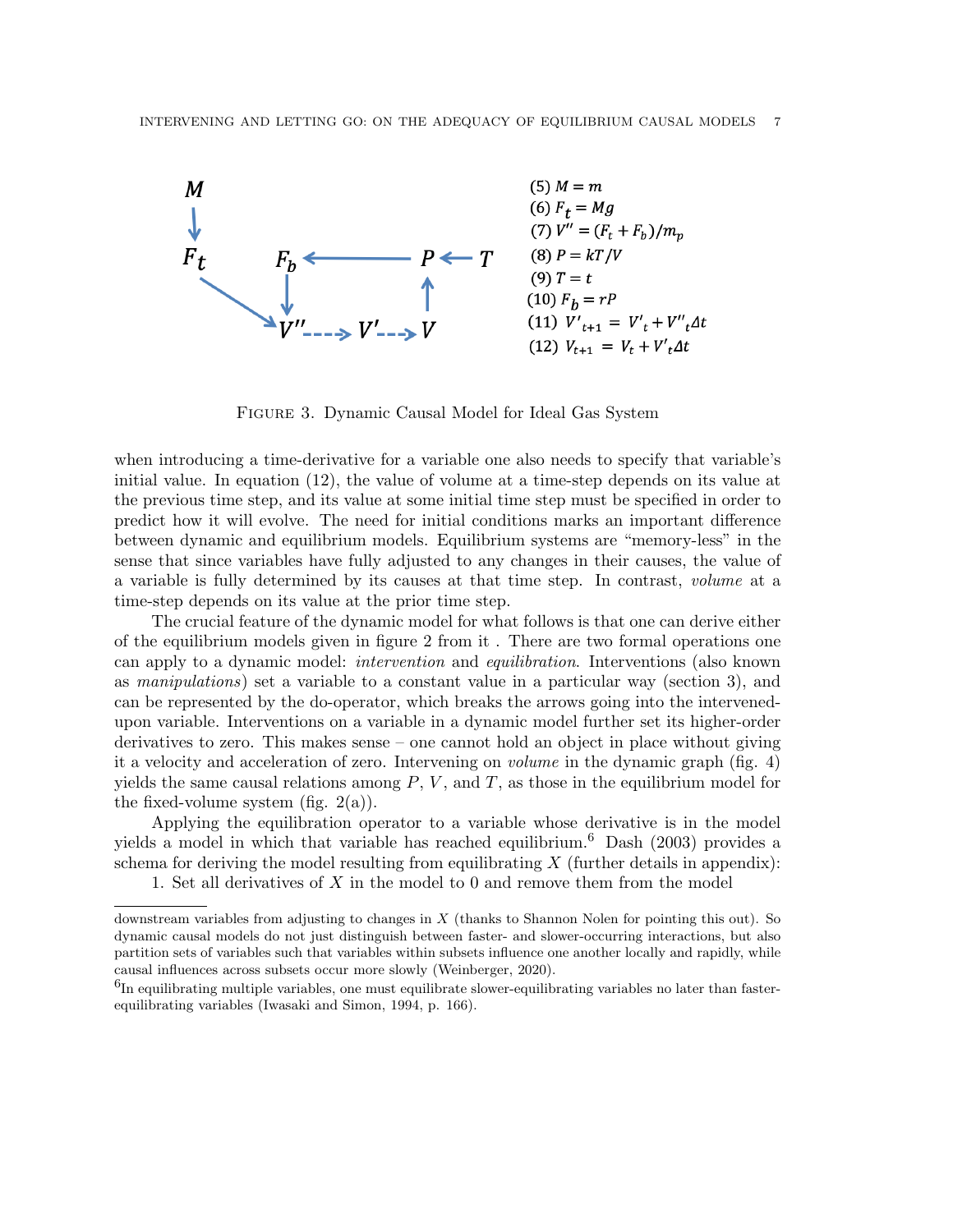

Figure 4. Model Map

- 2. Delete all equations going into  $X$  or its derivatives
- 3. Remap to get the new causal ordering

The second step involves deleting integration equations in addition to structural equations. Applying equilibration to volume in the dynamic model (Fig. 4) produces the same causal relationships among  $P, V$ , and  $T$  as those in the moveable piston system from figure  $2(b)$ .

# 2. The Red Herring of Commutativity

It is not obviously problematic that there are two distinct equilibrium models for the ideal gas system. In fact, existing discussions of such systems making no reference to dynamics propose these two models (Woodward, 2003; Hausman et al., 2014; Woodward, 2020). The different causal relationships reflect those obtaining when different factors are held fixed. Were one to add independent error terms the variables in each model, the causal models would satisfy the causal Markov condition for the resulting probability distributions, though they would be different distributions. As the different models correspond to distinct scenarios, there is nothing paradoxical about this.

So what's the problem? In Dash's dissertation (2003) and subsequent work (Voortman et al., 2012) he shows that in cases like our example, the equilibration and manipulation (i.e. "do-") operators do not commute. That is, one gets a different graph depending on the order in which one applies the operators. In focusing on commutativity, Dash is, of course, assuming that the operators should commute. This assumption is warranted for formal operations representing actions such that the order in which they are performed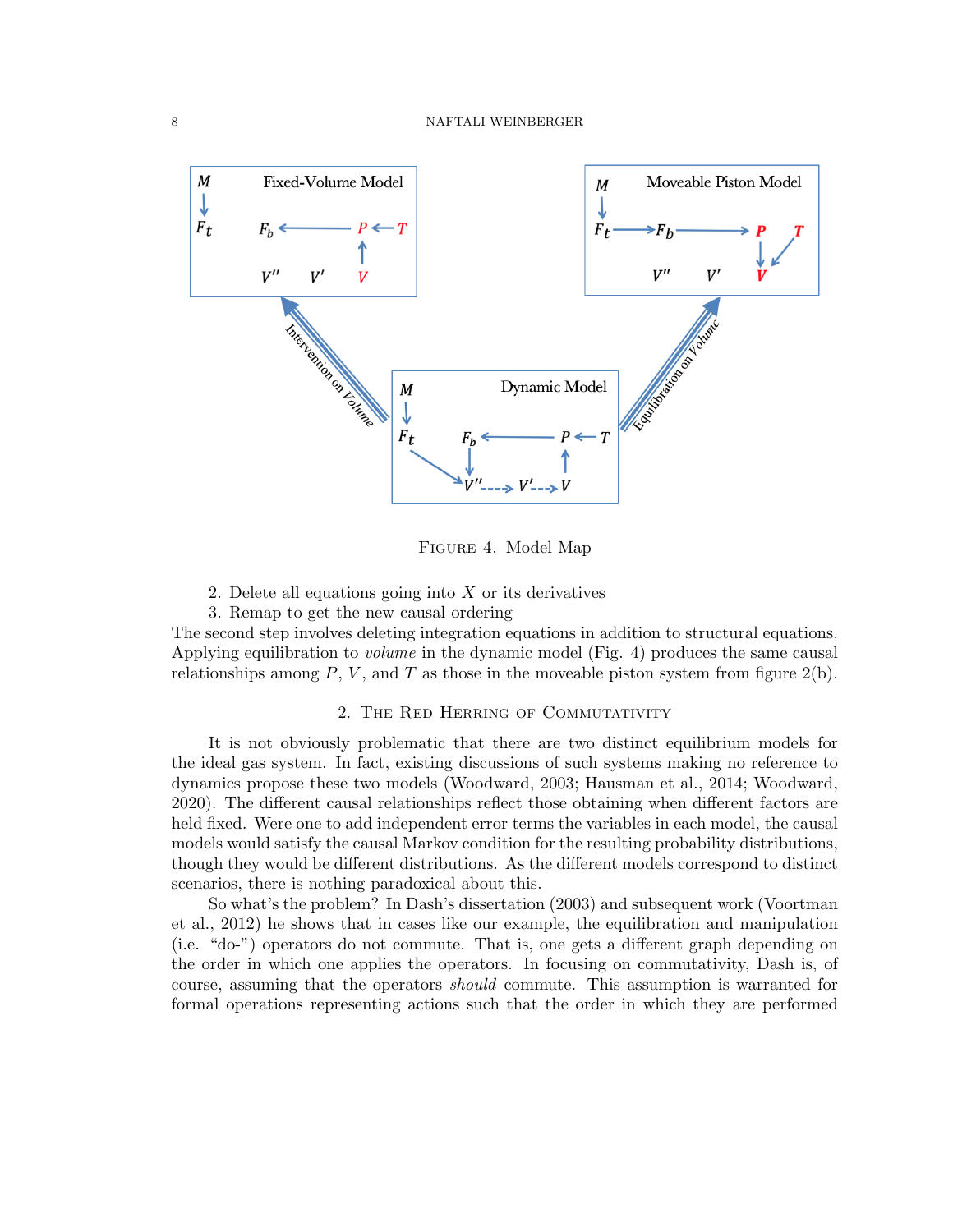# **Understanding Commutativity** For all variables  $X_G$  in all graphs  $G$ :

Manipulate  $X_G$  and then Equilibrate  $X_G$  = Manipulate  $X_G$  in the dynamic graph Equilibrate  $X_G$  and then Manipulate  $X_G$  = Manipulate  $X_G$  in the equilibrium graph

# Figure 5

makes no difference to the net result. In this section I will explain why this is not a good assumption for the class of cases being considered.

Let's begin by getting a feel for the results of sequentially applying the two operators (figure 5). First, when one applies the do-operator and then the equilibration operator to a dynamic graph, the equilibration operator has no further effect on the graph. So manipulating and equilibrating yields the same result as just manipulating. Second, when equilibrating and then manipulating, it is not necessary to imagine that one starts with the dynamic graph and then derives the equilibrium graph from it via equilibration, as the latter is what one would infer when sampling the system at equilibrium. Accordingly, this order of operations amounts to applying the do-operator to the equilibrium graph. We see that the class of cases in which the operators do not commute is simply those in which a system's dynamic and equilibrium models may differ in their causal orderings.

Differences in the causal ordering between dynamic and equilibrium models may be surprising, but they are not obviously problematic. Recall that the dynamic causal models can be "unfolded" into models with time-indexed variables (appendix). While the causal relationships between the variables in the dynamic and equilibrium models appear to reverse, the variable sets being considered are not the same. To illustrate with a simpler example, in a room regulated by a thermostat, turning on an oven may raise its temperature five minutes later, but not an hour later. While a shorter-scale model, but not a longer-scale model, might depict the oven as causing temperature, any apparent contradiction dissolves once one sees that the variables for temperature at different times are distinct.<sup>7</sup> In the moveable piston example, the differences between the dynamic and equilibrium models are more drastic than simply the presence or absence of a causal arrow. Nevertheless, the example establishes that differences in the causal relationships across the models do not imply that one must be wrong, as the models have different variables.

In the cases Dash considers, the explanation for the differences between the equilibrium and dynamic causal orderings is as follows. For any dynamic model containing a dynamic variable that influences its higher-order derivatives via some other variables,

<sup>7</sup>Such examples may provide counterexamples to the causal Faithfulness condition, which implies that variables linked by causal chains will be probabilistically dependent. What to say about this remains unresolved, as the literature on Faithfulness has focused on cancelling paths rather than damping. In any event, faithfulness should be understood as a helpful simplifying assumption for causal inference rather than a candidate adequacy principle for causal models.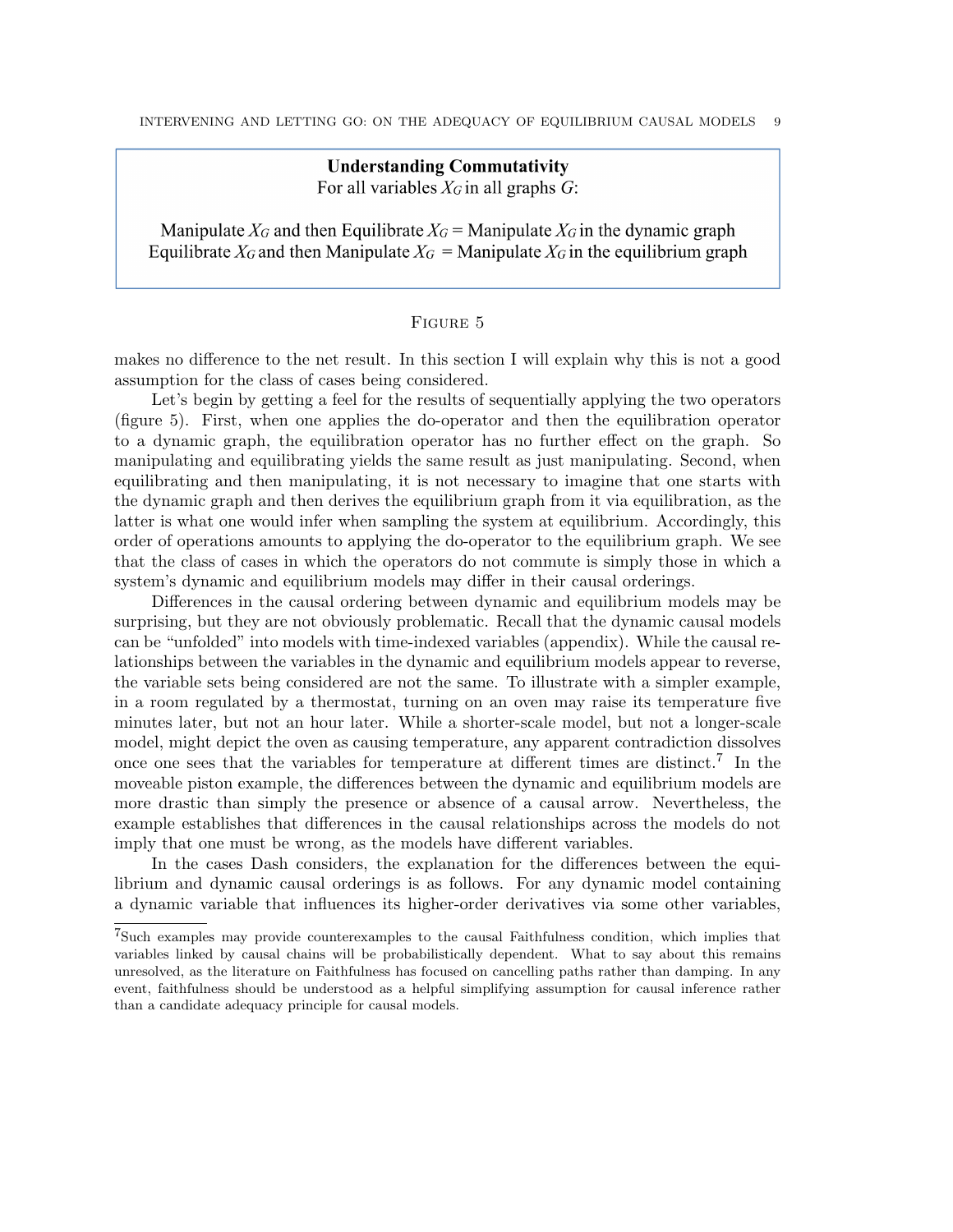equilibrating that variable alters the causal ordering (Iwasaki and Simon, 1994, p. 167; Dash, 2003, § 2.3.1). Such variables are called *indirectly self-regulating* variables. In figure 3, for example, V influences its highest-order derivative  $V''$  via P and  $F_b$ . Equilibrating  $V$  corresponds to allowing  $V$  to reach its equilibrium value via a process of self-regulation. The feedback loop in the dynamic graph is necessary in order for the system to reach equilibrium in this manner.<sup>8</sup> Intervening on  $V$  breaks this feedback loop and thus eliminates the conditions that were necessary for the system to equilibrate in this way, resulting instead in a distinct equilibrium state.

Once one sees what is going on, it becomes clear why the operators shouldn't necessarily commute. In his lone comment on why commutativity matters, Dash describes interventions on the dynamical graph as "shocks" (2003, p. 4) that push the system out of equilibrium. But interventions on dynamic graphs as conceptualized by the do-operator are not mere shocks that temporarily move the system away from equilibrium, but "clamp" interventions that hold the variable indefinitely and determine a new equilibrium.<sup>9</sup> That is, intervening on variables in the dynamic model is a way of bringing the system to an equilibrium state, and it is a different equilibrium state from that which would result from letting the variable reach a stable value in the absence of such an intervention. Since these are distinct equilibrium states of the system, commutativity is not warranted.

To the extent that Dash's results provide reason to worry about the adequacy of models derived from equilibration, it is not because they diverge in their ordering from the dynamic model. A greater cause for concern is the fact that the models derived via equilibration omit information that is relevant to predicting how the modeled system will change as a result of interventions. In particular, they do not represent the dynamic feedback loop that maintains the system at equilibrium, and thus cannot flag that this feedback loop is destroyed by interventions on variables in the equilibrium model. Moreover, the causal relations resulting from these interventions differ from those that could be derived by applying the do-operator to the equilibrium model. Consequently, in cases where the equilibrium ordering diverges from the dynamic one, the equilibrium model might be accused of failing in the most basic function of causal models – predicting the results of interventions. In the next section, I will briefly review the concept of an intervention prior to using Dash and Druzdzel's manipulation postulate to make this worry more precise.

# 3. Interventions and the Manipulation Postulate

A primary use of causal knowledge is for predicting the results of hypothetical interventions. Learning that users of a drug are less likely to get heart disease is useful only if intervening to give patients the drug would reduce their chance of heart disease, at least

 ${}^{8}$ It is straightforward to show that in a representation of a system containing both X and X', X will reach a stable steady-state only if  $X'$  is a function of  $X$  (Dash, 2003, pp. 37-8). In dynamic causal models, this function corresponds to the existence of a causal path from  $X$  to  $X'$  and such paths are disrupted by interventions on the feedback loop.

<sup>&</sup>lt;sup>9</sup>Thanks to Jim Woodward and Chris Hitchcock for independently highlighting the importance of distinguishing between shock and clamp interventions in this context. To be clear, there is no ambiguity that Dash (2003, 28) models interventions on dynamic systems as "clamp" interventions.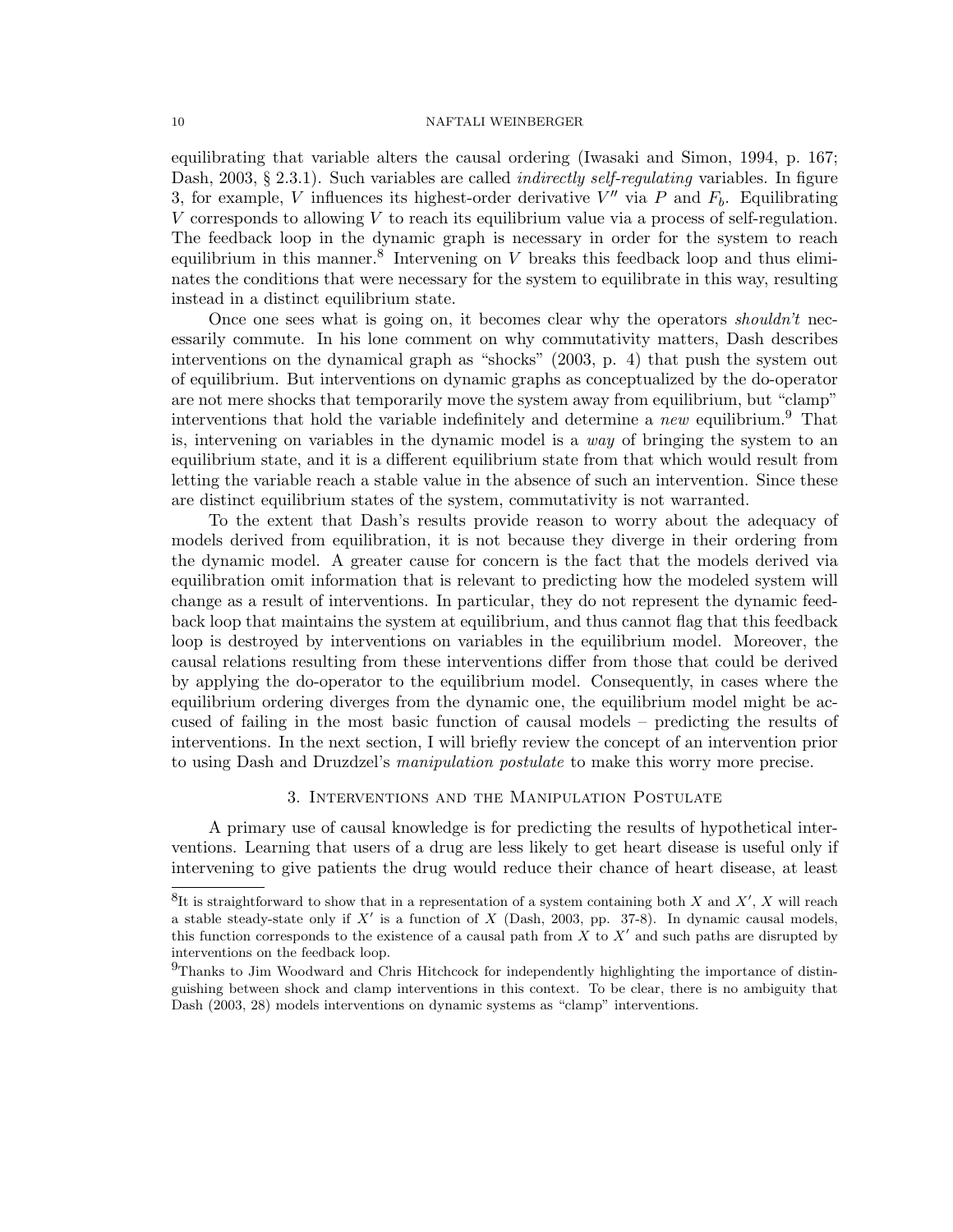

Figure 6. (a) Causal Graph for Barometer example (b) An Intervention on Barometer Reading

for some. Interventions are central to Woodward's (2003) account of causal explanation. On his account, C causes E if it is possible to change E via an *ideal intervention* on C. An intervention on C that is ideal with respect to E determines C's value in a way such that any influence of C on E is via C. To give a standard example, a barometer does not cause rain, since although the barometer reading is correlated with future rain, one cannot change the chance of rain by ideally intervening on the barometer – say by installing a widget that holds its display at a low value. An intervention on the barometer would fail to be ideal if, e.g., one changed the barometer reading by (somehow) intervening on the atmospheric pressure. This would change both the barometer reading and the chance of rain, but would not influence the chance of rain *via* changing the barometer reading.

Woodward's account is in part motivated by graphical causal modeling methods (Spirtes et al., 2000; Pearl, 2009). The causal graph for the barometer example is given in figure 6(a). In it, the nodes are random variables and the directed edges (i.e. arrows) represent direct causal relationships. Direct causal relationships are often explicated in terms of whether one can change the effect variable via ideally intervening on a cause while holding all other variables in the model fixed. Ideal interventions disable the relationship between a variable and its prior causes, and thus can be represented as breaking the arrows into the intervened-upon variable, as in figure  $6(b)$ . Alternatively, one can represent the intervention within the model with an intervention (or "policy") variable, which is a cause of the intervened-upon variable such that, for particular values of the intervention variable, the intervened-upon variable does not depend on its other causes in the model.

Given this background, Dash and Druzdzel's (2001, p. 194) manipulation postulate might seem almost trivial. It states that when a variable in a graph is manipulated, this manipulation will at most break the arrows going into the manipulated variable.<sup>10</sup> Manipulations that are properly represented by the do-operator automatically satisfy the postulate, as they break all of the arrows going into the intervened-upon variable. The

 $10$ Dash and Druzdzel's more precise version (slightly modified for exposition) is as follows: If graph G consisting of vertices (nodes) V and edges E is a causal graph, and  $V' \subset V$  is a subset of variables being manipulated, then the causal graph G' for the manipulated system is such that  $G' = \langle V, E \rangle$ , where  $E' \subseteq E$ and  $E'$  differs from  $E$  by at most the set directed edges into  $V'$ .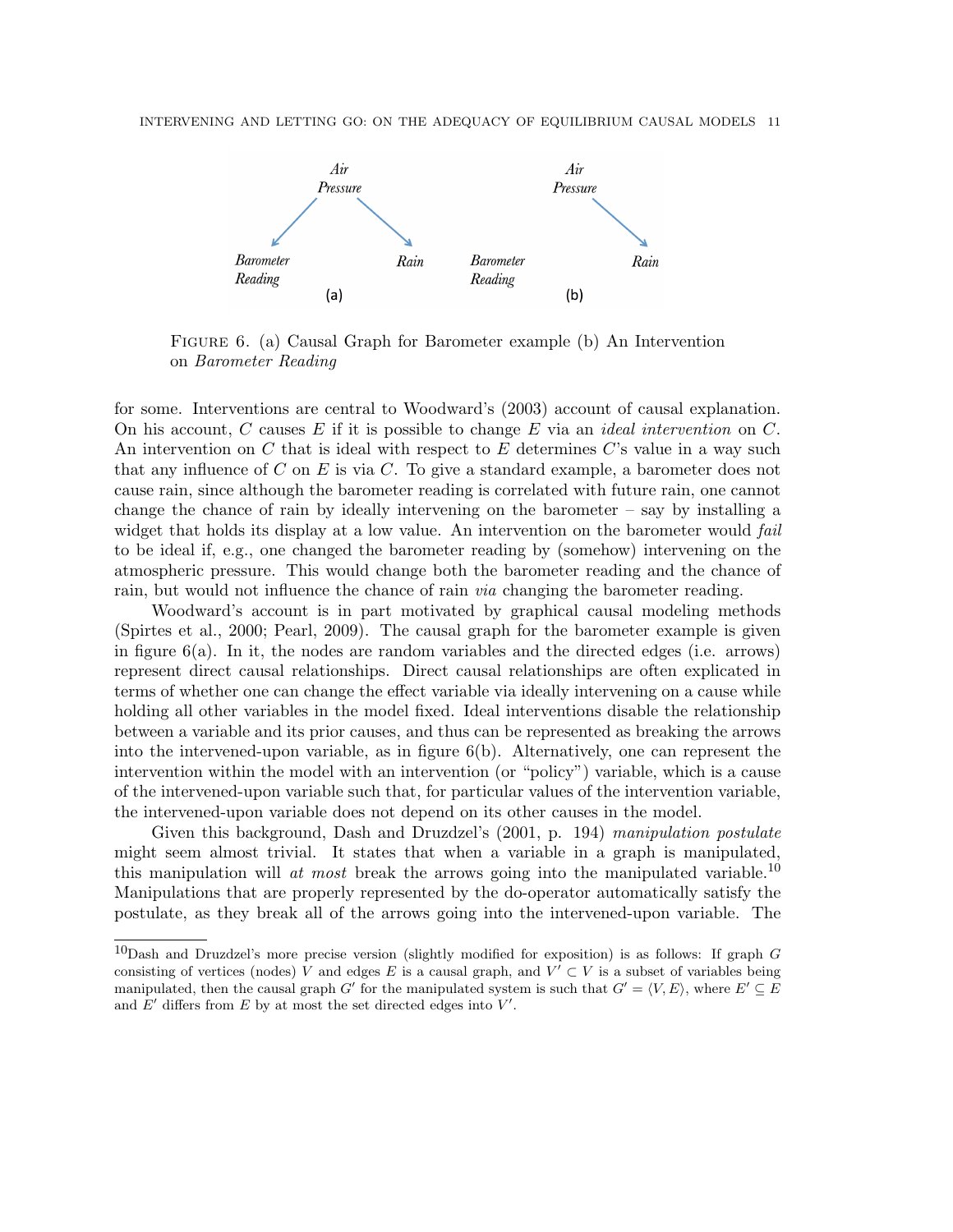postulate reflects the assumption that interventions on a variable only locally influence that variable, and that all influences on other variables are only via influencing that variable. The manipulation postulate states that when a variable in a graph is manipulated, this manipulation will at most break the arrows going into the manipulated variable. Manipulations that are properly represented by the do-operator automatically satisfy the postulate, as they break all of the arrows going into the intervened-upon variable. The postulate reflects the assumption that interventions on a variable only locally influence that variable, and that all influences on other variables are only via influencing that variable.

At first glance, the manipulation postulate appears to be simply clarifying the formal operation of an intervention, allowing for the fact that an intervention might be "soft" and thus not break the arrows into the intervened upon variable (Korb et al., 2004). But the manipulation postulate cannot be an analytic truth, since Dash and Druzdzel claim that it can be empirically violated. This presupposes that one can talk about physical interventions independent of whether they can be formalized using the do-operator. Schematically, to argue that the postulate is violated by  $G$ , one must  $(1)$  claim that a particular action that changes one (or more) of the variables in the system characterized by G should count as an intervention on that variable, (2) posit a graph  $G'$  that represents the causal relationships in the system resulting from this action, and  $(3)$  show that the edges in  $G'$  are not a subset of those in  $G$ . In cases where the postulate is violated, I will say that model G makes *false predictions* about the results on interventions or the relevant variables.

Arguing that a particular action on a variable ought to be characterized as an intervention on that variable is a subtle matter. Especially in cases where the action results in consequences that are incompatible with the application of the do-operator, there will be a temptation to argue that the action was not the sort of action that the do-operator was designed to model in the first place. But in order for causal models to make predictions about actions in the world, it must be possible to specify the conditions that an action must meet to be represented using the do-operator. Although there has been little discussion about how to determine whether a physical action ought to be represented as an intervention, these causal conditions are well-understood.<sup>11</sup>

Consider the requirement that interventions on a variable need to influence that variable's effects only via their influence on that variable. In reality, many actions will not meet this condition, but will be "fat handed", and such actions should not be represented using the do-operator. But whether an intervention is fat handed is not just a feature of the model, but depends on whether the physical intervention in fact influences downstream variables via an avenue not going via the intervened upon variable. Similarly, the requirement that the intervention be uncorrelated with causes of variables other than the intervened upon variable is also a claim about reality. Here I am not suggesting that it is trivial to determine when an action counts as an intervention, but only demonstrating that this is a meaningful question.

Note that the false predictions of models violating the postulate are not predictions about an effect's response to interventions on its causes. Rather they concern how the

 $11$ See Prescott-Couch (2017) for a discussion that is sensitive to these issues.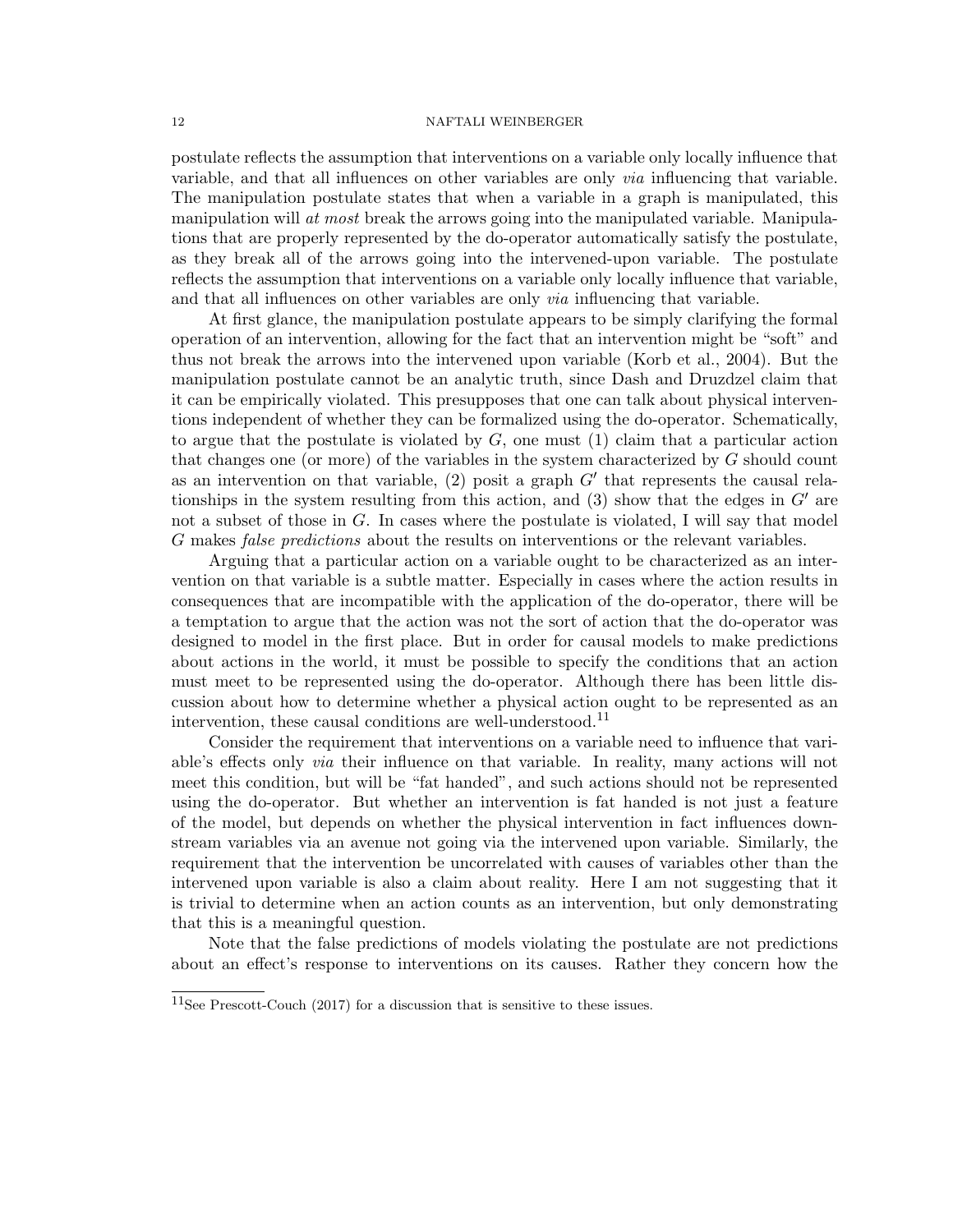INTERVENING AND LETTING GO: ON THE ADEQUACY OF EQUILIBRIUM CAUSAL MODELS 13

qualitative causal structure of the graph will change in response to interventions on variables. Failures of such predictions are especially worrisome, since interventions play a key role in spelling out the causal content of causal models. Spirtes, Glymour and Scheines' (2000, §3.7.2) manipulation theorem provides the conditions that license inferring the results of a hypothetical arrow-breaking intervention based on the passively observed (i.e., unmanipulated) probability distribution. This theorem is important for understanding the empirical content of causal models in cases where one does not experimentally intervene. Spirtes et al. (2000, 51) acknowledge that the manipulation theorem does not apply in cases where the direction of the causal relationship between two variables reverses. As the violations of the manipulation postulate described do involve reversibility, they fall under this stated exception to the manipulation theorem. But to the extent that the manipulation theorem spells out the empirical content of causal models, we need an account of the causal relationships in these exceptional cases.

Note that the issue with violations of postulate is not merely that many real world interventions are not aptly represented by the do-operator. Stern (2019) provides cases involving uncertainty regarding whether physical actions should be represented as "arrow breaking" interventions represented by the "do-operator" as opposed to soft interventions. Since even soft interventions preserve causal structure, such cases do not violate the postulate.

Violations of the postulate differ from certain less problematic failures of models to predict interventions. It is widely acknowledged that causal models posit relationships that only obtain under a range of interventions of the causes. For instance, Hooke's law, which describes the force exerted by a stretched spring, can be interpreted causally even though it no longer applies when the spring is stretched too far. Additionally, causal relationships only obtain given certain background conditions – striking a match causes it to ignite only in the presence of oxygen. These types of cases are much less problematic than those involving violations of the postulate. While they suggest that even adequate causal models will apply only in a limited range of contexts, there is no issue of the causal interpretability of the relationships in the situations to which the models apply.

Dash and Druzdzel (2001) assert that "[a]ll formalisms for causal reasoning take the Manipulation Postulate as a fundamental starting point" (194). While they are the only writers I know of to label the postulate, it is exceedingly plausible and is widely assumed. In causal models, the omitted arrows are as important – arguably more so – as those that are included. If there is no arrow from  $X$  to  $Y$ , it should not be possible to change  $Y$  via intervening on  $X$ . In violations of the manipulation postulate involving interventions on  $X$ , such interventions directly influence variables that are not direct effects of  $X$  in the model.<sup>12</sup> For lack of a better term, I refer to the postulate as an "adequacy criterion". By this I mean a proposal for how a model must relate to its target system in order to count as accurately describing the system's causal relationships. While there clearly is a close

<sup>&</sup>lt;sup>12</sup>To illustrate, suppose that  $X \rightarrow W \rightarrow Z$  and the postulate fails due to an intervention on X that breaks the arrow  $W\rightarrow Z$ . To influence this relationship, X must influence Z through a path not going through W. So X's altering the relationship between W and Z amounts to its directly influencing Z, despite the absence of a direct connection in the model.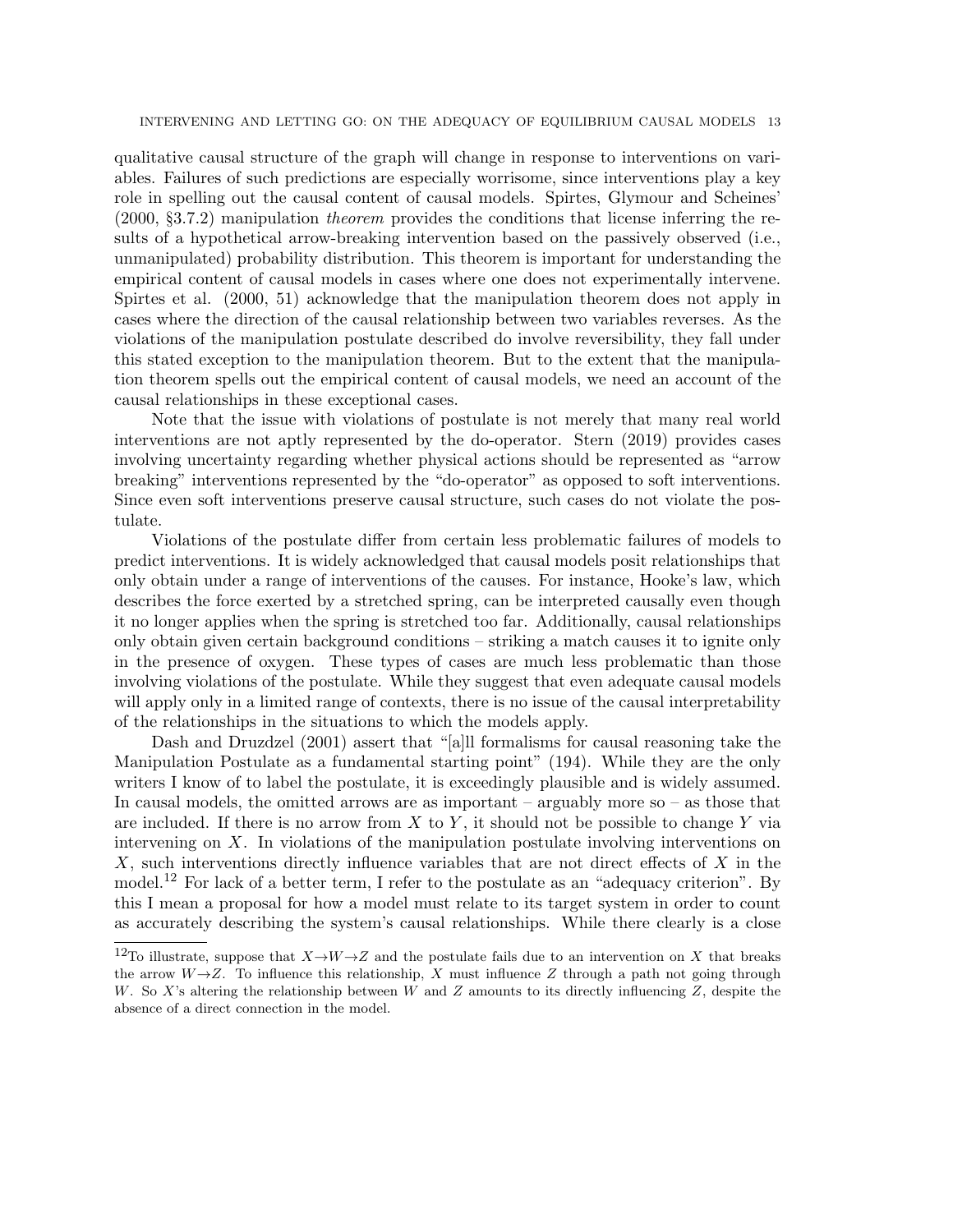connection between a model's being adequate and its predicting the results of interventions, I will argue that the link provided by the manipulation postulate is untenable.

## 4. Why the Manipulation Postulate Should Be Rejected

To see why the equilibrium graph for the moveable piston (fig.  $2(b)$ ) violates the manipulation postulate, imagine that we intervene on the piston to fix its volume. We might do this by inserting a pin into the side of the gas container to hold the piston in place (cf. Hausman et al., 2014). This counts as a physical intervention on volume, because it holds volume fixed, and, for a given temperature, the equilibrium pressure of the system depends on the particular volume to which one holds it fixed. We see that any effect on the other variables is only indirectly via volume. If figure 2(b) were the correct graph, then modeling this intervention using the do-operator yields the prediction that this intervention will at most break the arrows going into  $V$ . But this is not the case. As a result of the intervention, the causal relations are those given in figure  $2(a)$ . As expected, the arrows going into V are no longer there. But now there are also arrows from V and T to P that were not in the initial model. We see that the equilibrium graph for the movable piston violates the manipulation postulate with respect to interventions on V .

The graph for the sealed container makes no similar false prediction, and thus does not violate the postulate. It captures how volume and temperature can be exogenously fixed, and the values to which they are fixed determines equilibrium pressure. More generally, in all cases where equilibrating and manipulating the dynamic graph yield different models, only the models derived from equilibration violate the postulate.

Despite its plausibility, the manipulation postulate serves as an arbitrary basis for differentiating the equilibrium models. Imagine that instead of inserting the pin into the moveable piston to hold the volume fixed, one removes the pin that fixes the volume and allows the volume to vary. Then, I claim, the correct graph for the system is not that in figure  $2(a)$ , but rather that in figure  $2(b)$ . The intuitive defense of this claim is that were one to determine equilibrium pressure by adjusting the weight on top of the piston, this would count as an intervention on pressure, and the equilibrium volume of the system would then depend on the values to which pressure and temperature are exogenously fixed. I'll offer a more detailed defense in the following section.

Just as the moveable piston model cannot predict the causal relationships that result from inserting the pin, the fixed-volume model cannot predict the causal relationships that result from removing the pin. Because inserting the pin can be represented using the dooperator and removing the pin cannot, only the former model makes a false prediction about the results of the action. But this does not reflect a difference in the adequacy of the models, but rather a blind spot in the formalism. One model cannot predict the results of intervening to hold volume fixed, and the other cannot predict the result of the symmetric action of "letting go" of volume and allowing it to vary. While, for equilibrium models, only one of these actions is captured by a formal operator – and thus only one model makes a *false* prediction – it remains the case that there are two mutually exclusive actions that one can perform on a variable, and each model captures the results of only one of them.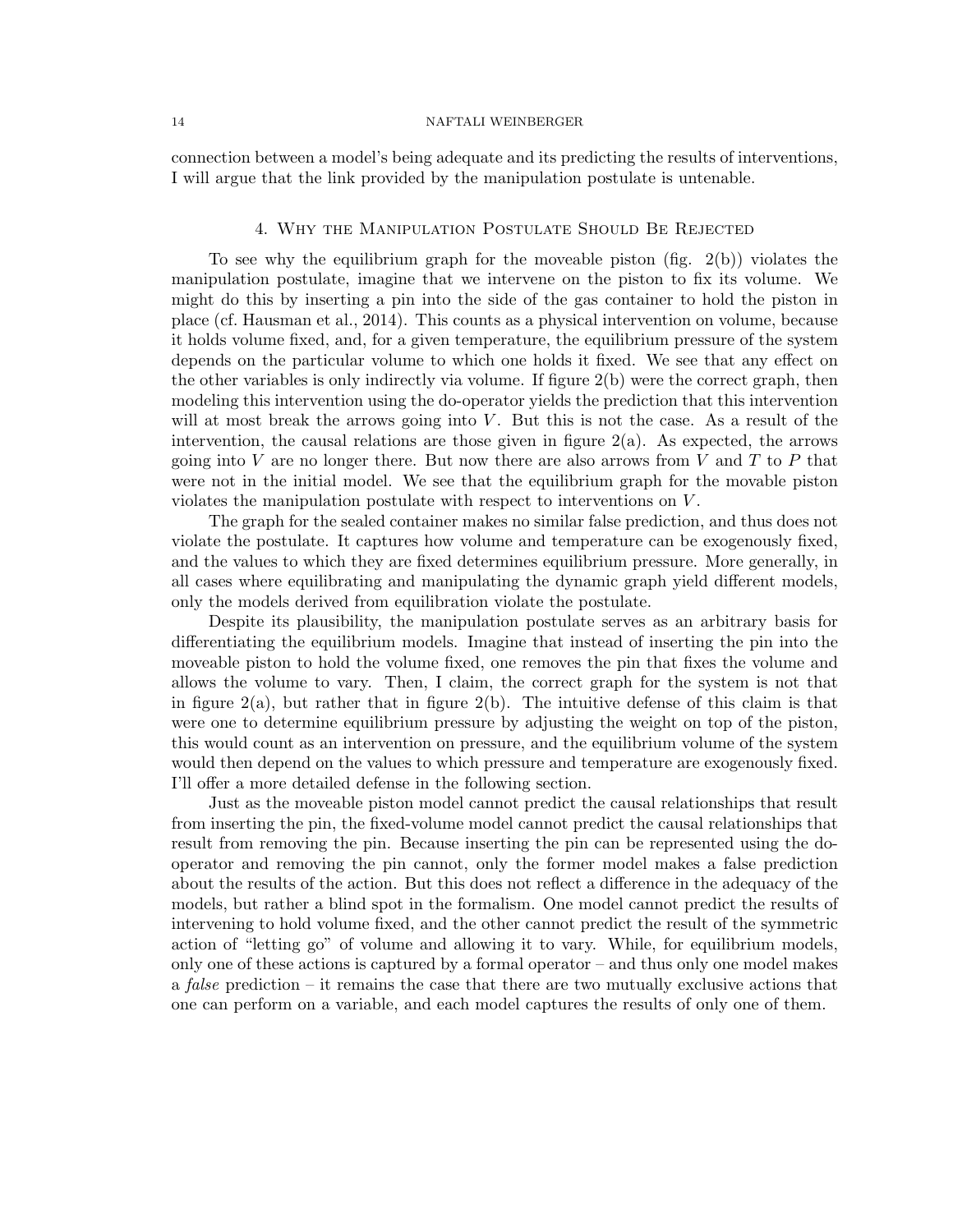INTERVENING AND LETTING GO: ON THE ADEQUACY OF EQUILIBRIUM CAUSAL MODELS 15

In dynamic causal models, the action of letting go is captured by the formal operation of equilibration, which yields the causal relationships that would result were one to let the equilibrated variable reach steady-state without intervening upon it. Of course, whether applying equilibration yields the correct causal relationships is precisely what is at issue here. Nevertheless, once one acknowledges that equilibration – just as much as the dooperator – can be taken to represent a particular type of action performed on the system, it becomes clear that interventions cannot be treated as a neutral basis for distinguishing between the adequacy of the equilibrium models. Intervening and letting go correspond to two ways of bringing the system to two distinct equilibrium states that, at least potentially, involve two distinct sets of causal relations. Adopting the manipulation postulate amounts to arbitrarily privileging the model for one of these scenarios.

Contra Dash, dynamic causal models do not serve as a basis for choosing between equilibrium models. Rather, they reveal why there will be two distinct sets of models in a particular class of cases. The reason models derived via the equilibration operator fail to predict the results of intervening on the equilibrated variable is that doing so disrupts the feedback loop required for the system to naturally reach equilibrium. But the failure is symmetric. Note that the model for the fixed-volume system does not merely indicate what would happen *were* one to intervene, but rather only applies under the assumption that one does intervene to hold the volume fixed. This is not transparent from the equilibrium model itself, but would be apparent from seeing how the model is derived via applying the do-operator to the dynamic graph. This is precisely analogous to the way that one could use the dynamic causal model to infer that one *cannot* intervene on the self-regulating variable in the moveable piston model.

For the sake of rebutting the manipulation postulate, it is not necessary to argue that both equilibrium models are adequate. What matters is that they are on a par in terms of adequacy. One might be inclined to argue that in fact *neither* of the models are adequate since they either fail to predict the results of intervening or the results of letting go. This would be unappealing, because one of the equilibrium models is derived via applying the do-operator to the dynamic graph and saying that such interventions could yield inadequate graphs would throw even the adequacy of *dynamic* causal models into question. This is a stark illustration of why, whatever one says about the relative merits dynamic models over equilibrium ones, the difference between them is not properly understood by emphasizing the failure of certain equilibrium models to predict the results of interventions.

Rejecting the manipulation postulate is compatible with maintaining that adequate causal models must be able to predict the results of interventions. Although the model for the moveable piston cannot predict the results of interventions on volume, it does correctly depict how volume depends on temperature and pressure. The problem with the postulate is its requiring that one can intervene upon any variable in a causal model. The ability of certain equilibrium models to predict the interventionist-causal relationships that they do depends on one's *not* intervening on certain variables. At first, this defense of the adequacy of equilibrium models might seem ad hoc, especially since the model does not specify which variables one should not intervene upon. Yet the present discussion reveals why requiring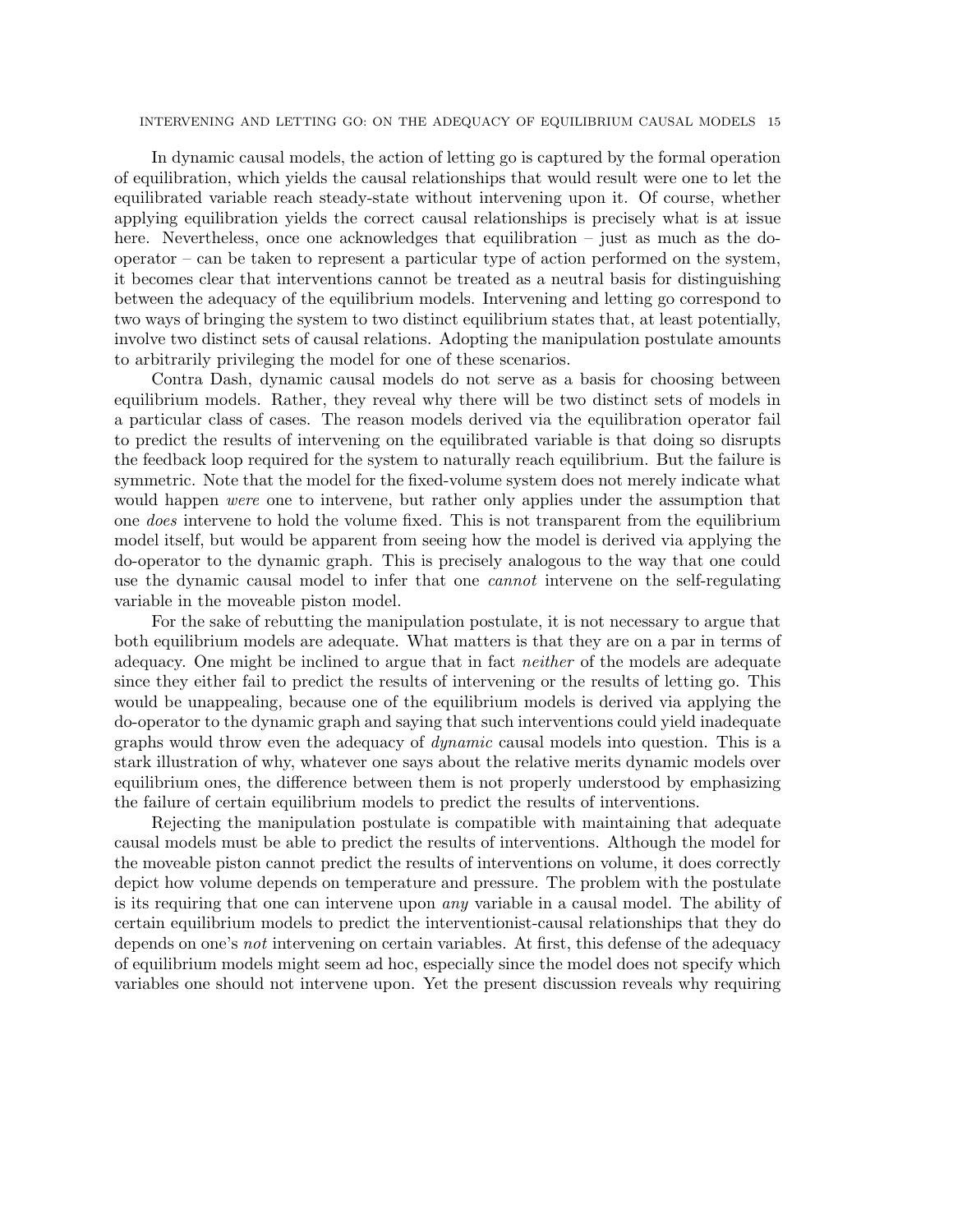causal models to predict the results of all interventions is too high a bar, and leads one to make arbitrary distinctions between causal models.

## 5. Some Subtleties Regarding Interventions

The discussion so far has presupposed that the equilibrium model for the fixed-volume system satisfies the manipulation postulate and that the equilibrium model for the moveable piston correctly predicts the results of interventions on the exogenous variables. But whether a particular physical action counts as an intervention can be a subtle matter. Here I will address worries about whether the representations of these interventions on the system is correct. Doing so will reveal that the prior discussion of the running example has glossed over some important subtleties regarding how to understand the interventions involved, but I will argue the success of my argument is invariant across distinct ways of addressing these subtleties.

There exist two traditions for modeling interventions. The dominant one models interventions as changing the values of variables, while there is an alternate tradition (e.g. Iwasaki and Simon, 1994; Hoover, 2001) that models interventions as changing parameters. In the latter treatment, for X to cause Y is for it to be possible to change the value of Y by intervening on the parameter in the structural equation giving  $Y$  as a function of  $X$ . This change is reflected in the fact that for a fixed value of  $X$  the value of  $Y$  will vary depending on the parameter value. These two approaches are sometimes treated as interchangeable,<sup>13</sup> although the difference between them potentially matters for explicating the equilibrium relationships between  $P$  on  $V$  in the different models, as I now explain.

It is essential for my argument that although the graph for the moveable piston violates the manipulation postulate, it nevertheless predicts the response of  $V$  to interventions on  $P$ and T. Earlier I suggested one could intervene on pressure by placing a mass on top of the piston. This does, in fact, determine what the equilibrium pressure will be, which in turn determines the equilibrium volume (along with temperature). Nevertheless, considering the physical interpretation of the relevant quantities might shake one's confidence in this description. The pressure of the gas corresponds to the force exerted on the bottom of piston per unit area. Placing a mass on top of the piston increases the force on the top of the piston. Since the factors causing these forces are distinct, it seems strange to say that the force on the top is a cause of the force on the bottom (and thus pressure). Dash and Druzdzel (2001, p. 196) describe this relationship as follows: since at equilibrium the force on the bottom of the piston must equal the force on top, fixing the force on the top determines what the force on the bottom will be at equilibrium. This explanation would suffice to establish this relationship as causal for someone who accepts the causal ordering method, but the equilibrium models produced by this method are at issue here.

<sup>13</sup>Hoover (2013) provides the most thorough comparison of his own generalization of the Simon approach and the approaches of Woodward and Pearl, emphasizing the differences between accounts of causality based on the different approaches. See Malinsky (2018) for a recent assertion that "one may consistently adopt either framework for a given analysis"(2304). White and Chalak (2009) further develop the notion of an intervention on a parameter. Changing the parameter linking  $X$  to  $Y$  can be modeled as a soft intervention on Y .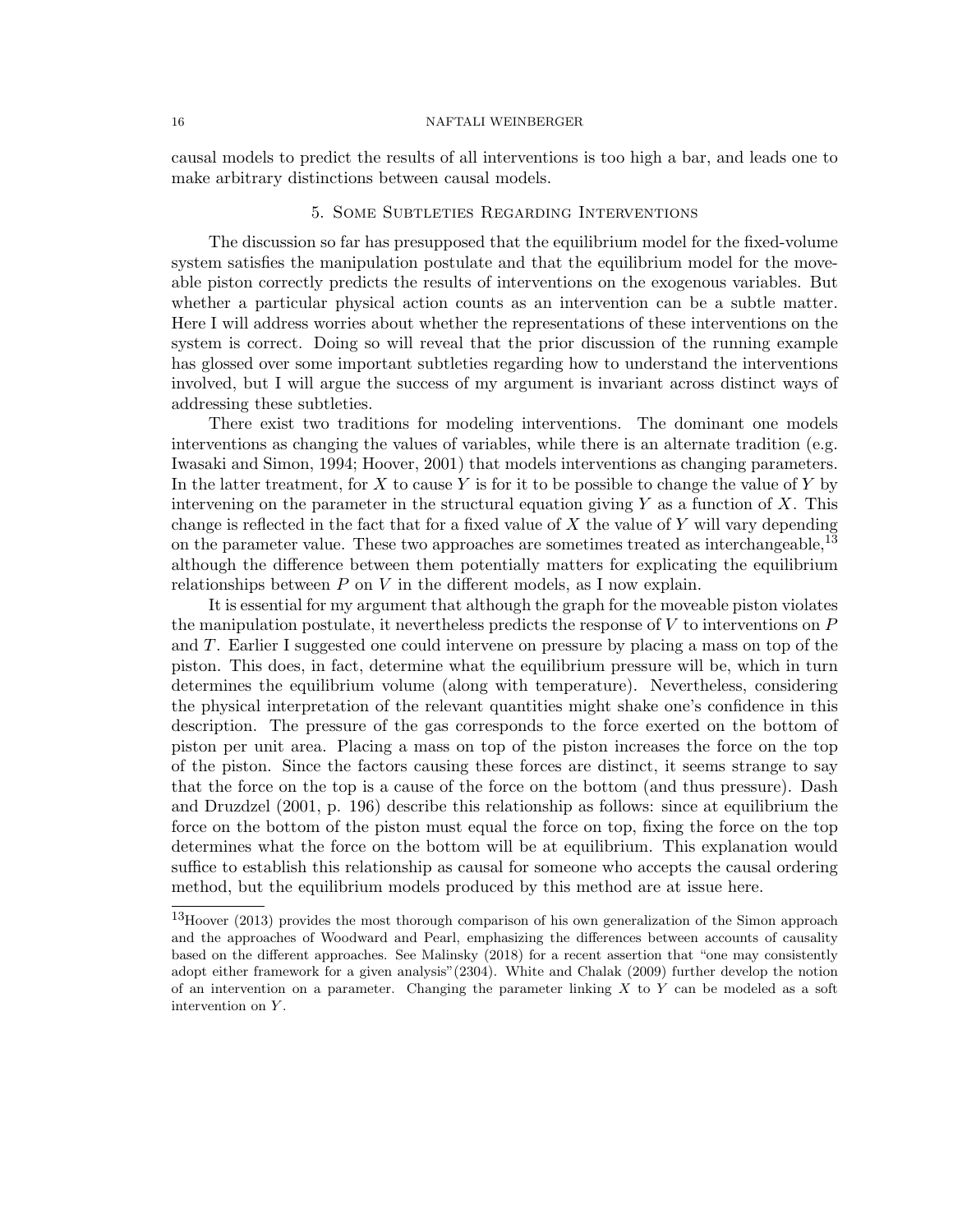INTERVENING AND LETTING GO: ON THE ADEQUACY OF EQUILIBRIUM CAUSAL MODELS 17

The most direct way to address these concerns about the moveable piston model would be to show that placing the mass on top of the piston influences volume only indirectly via pressure. But this runs into complications. If we consider the volume and pressure of the system away from equilibrium, then the dynamic graph reveals that the mass does in fact influence pressure via volume. This by itself does not settle the question of whether the mass influences *equilibrium* pressure via influencing *equilibrium* volume.<sup>14</sup> But what *does* settle it? As we are only considering the equilibrium values of these variables, how do we determine whether certain interventions influence one only via the other? Note that this concern also applies to the fixed-volume system, since one needs to clarify why inserting the pin influences  $P$  via  $V$ , given that it determines the equilibrium values of both.

We find ourselves in the uncomfortable situation of lacking an example of a physical action that indisputably should count as an intervention on pressure. How, then, might we convince those who do not already accept the proposed equilibrium model for the moveable piston system? Here is where the notion of an intervention on a parameter comes into play. By showing that one can change the value of V by altering the parameter by which  $P$  influences  $V$  we can provide an independent method for justifying the model.

What does it mean to alter a causal parameter? According to Weinberger (2018), an intervention on the parameter a in the structural equation  $Y = aX + U<sub>Y</sub>$  in one model corresponds to an intervention on a variable  $Z$  in an augmented model in which  $Z$  is a cause of Y that influences the magnitude of Y's dependence on X. To illustrate, imagine one were measuring the effect of changing  $V$  on  $P$  across various fixed-volume systems immersed in heat baths of different temperatures. The magnitude of the effect of  $V$  on  $P$  will depend on the temperature of the heat bath. But if  $T$  is not included in the model, its influence will still be captured by a parameter in the structural equation by which V influences  $P^{15}$ . This parameter, by design, depends on the value of  $T$ , so talk about variation in the parameter in the model with just  $P$  and  $V$  may be reinterpreted as variation in  $T$  in the augmented model containing it. Continuing along these lines, we see that testing whether V causes P by intervening on the parameter in the structural equation amounts to showing that one can change the influence of V on P by altering  $T$ .

But doesn't the claim that one can alter the parameter in the equation for P presuppose that V causes P? So what determines that varying T changes a parameter in the  $V \to P$  relationship as opposed to a  $P \to V$  relationship. The key fact is that in the fixed volume system V's value is determined *independently* of  $T<sup>16</sup>$ . This independence ensures that if altering T influences the relationship between  $P$  and  $V$ , it must be a cause of  $P$ (since it is not a cause of  $V$ ). By analogous reasoning, we can establish that in the moveable piston setup, pressure causes volume, since pressure is set independently of temperature:

 $14$ One might think this question would be settled by assuming the transitivity of causation, though I take this assumption to be uncertain in the context of dynamical systems that are subject to dampening forces.

<sup>&</sup>lt;sup>15</sup>Depending on which systems are being represented, this parameter will reflect either the constant temperature across heat baths with the same temperature or an average temperature across systems with different values of T.

<sup>&</sup>lt;sup>16</sup>The idea that the asymmetric dependency of variable Y on X depends upon the existence of independent causes of Y traces back to Hausman (1998).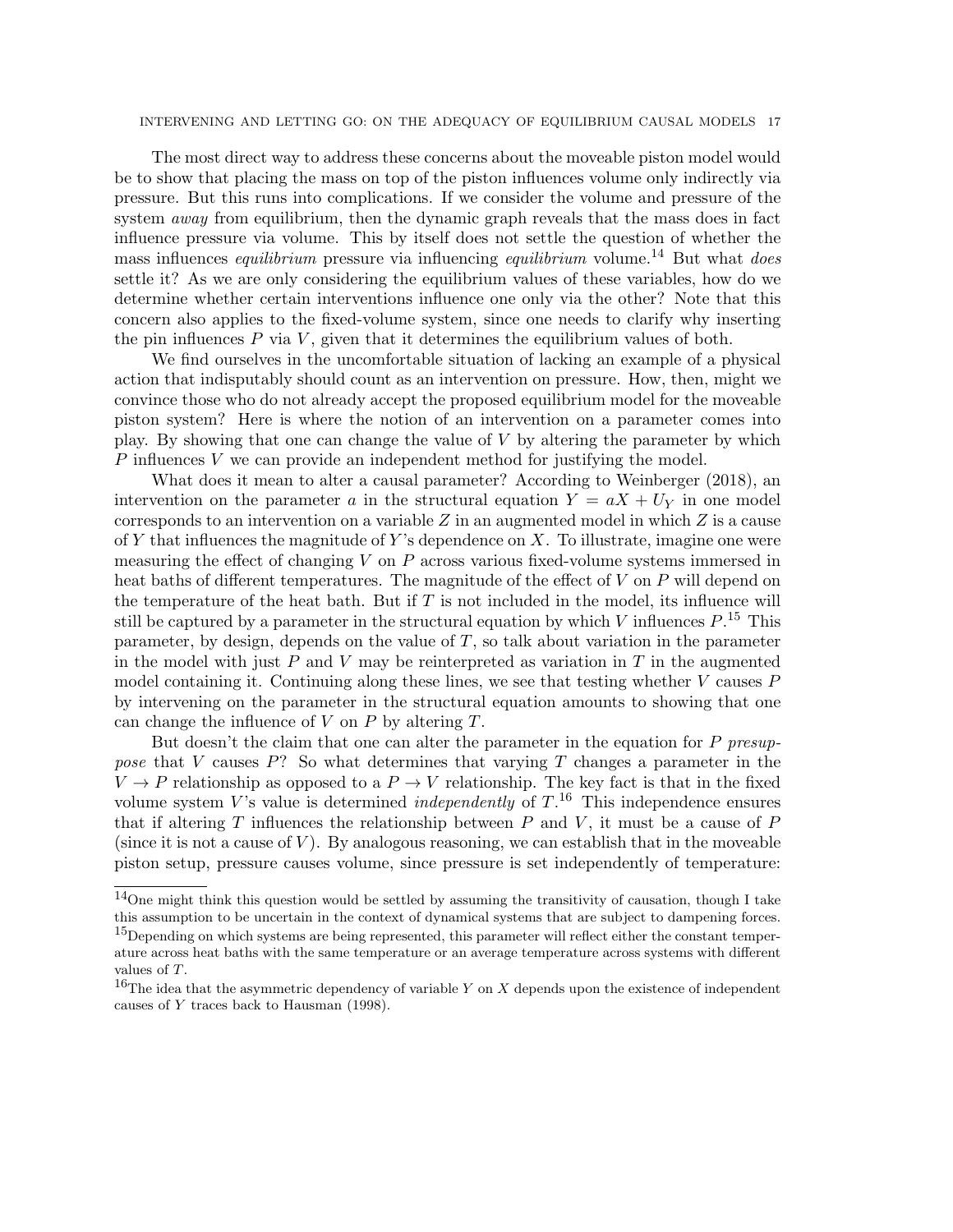placing the mass on top of the piston determines what the equilibrium pressure will be (as it will exactly counteract the force due to its weight), but even given this pressure, the equilibrium volume will still also depend on the temperature. It follows from this independence that by changing temperature one can intervene upon a parameter by which P causes V in a non-augmented model containing just P and V, and thus that  $P \to V$ .

We see that the causal relationships in the equilibrium graphs for the system can be explicated in terms of interventions on parameters. Yet the earlier discussion – including the formulation and criticism of the manipulation postulate – focused on interventions on variables. This is not necessarily a problem. The two notions of interventions can be seen as two distinct ways of characterizing the same causal structure.<sup>17</sup> Accordingly, the possibility of explicating the effect of  $V$  on  $P$  in terms of how it depends on the setting of T validates our prior judgment that fixing the volume of the system by inserting a pin into the container counts as an ideal intervention on V .

Yet this way of explicating the interventions on the moveable piston system might produce a novel problem for my claims about the fixed-volume model. I asserted that there is no formal operator corresponding to the action of removing the pin. Since the effect of  $P$  on  $V$  can be explicated as an intervention on a parameter, one might suggest that this action is in fact an intervention on P. Whether it is is unclear, since although one can intervene on pressure by adjusting the mass, it does not follow that removing the pin also counts as an intervention. But the matter is sufficiently uncertain that it is worth considering this possibility. If removing the pin counts as an intervention on  $P$ , then the fixed-volume model violates the postulate, since the set of causal relations resulting from removing the pin are not those predicted by applying the do-operator. If so, then *both* equilibrium models violate the postulate.

Although this alternative framing would require changing some details of the argument, the net result preserves the conclusions of the previous section. First, as already noted, someone invoking the manipulation postulate as a basis for criticizing equilibrium models cannot reject this equilibrium model, as it is derived from the dynamic model via intervention. Accordingly, if the equilibrium model for the fixed volume system itself violates the postulate, then the postulate becomes self-undermining. Second, were one to attempt to model the removal of the pin as an intervention variable, this variable would serve as a common cause of pressure and volume. This is because the act of removing the pin excludes the act of inserting it (which would be another value of the variable) and inserting it counts as an intervention on volume. An action that counts as a common cause of two variables cannot be an ideal intervention on either of them. But beyond this technical point, the observation that the actions of intervening on and letting go of the pin are mutually exclusive and jointly exhaustive, yet cannot be represented using an ordinary intervention variable, reinforces my position that it is illegitimate to insist that only the model for the intervention scenario is adequate.

 $17$ This is analogous to the way that Pearl's (2009) back-door and front-door criteria can each serve as bases for identifying a causal effects, even though the former works by conditioning upon causes of the cause and the latter requires one to condition on intermediate variables between the cause and effect.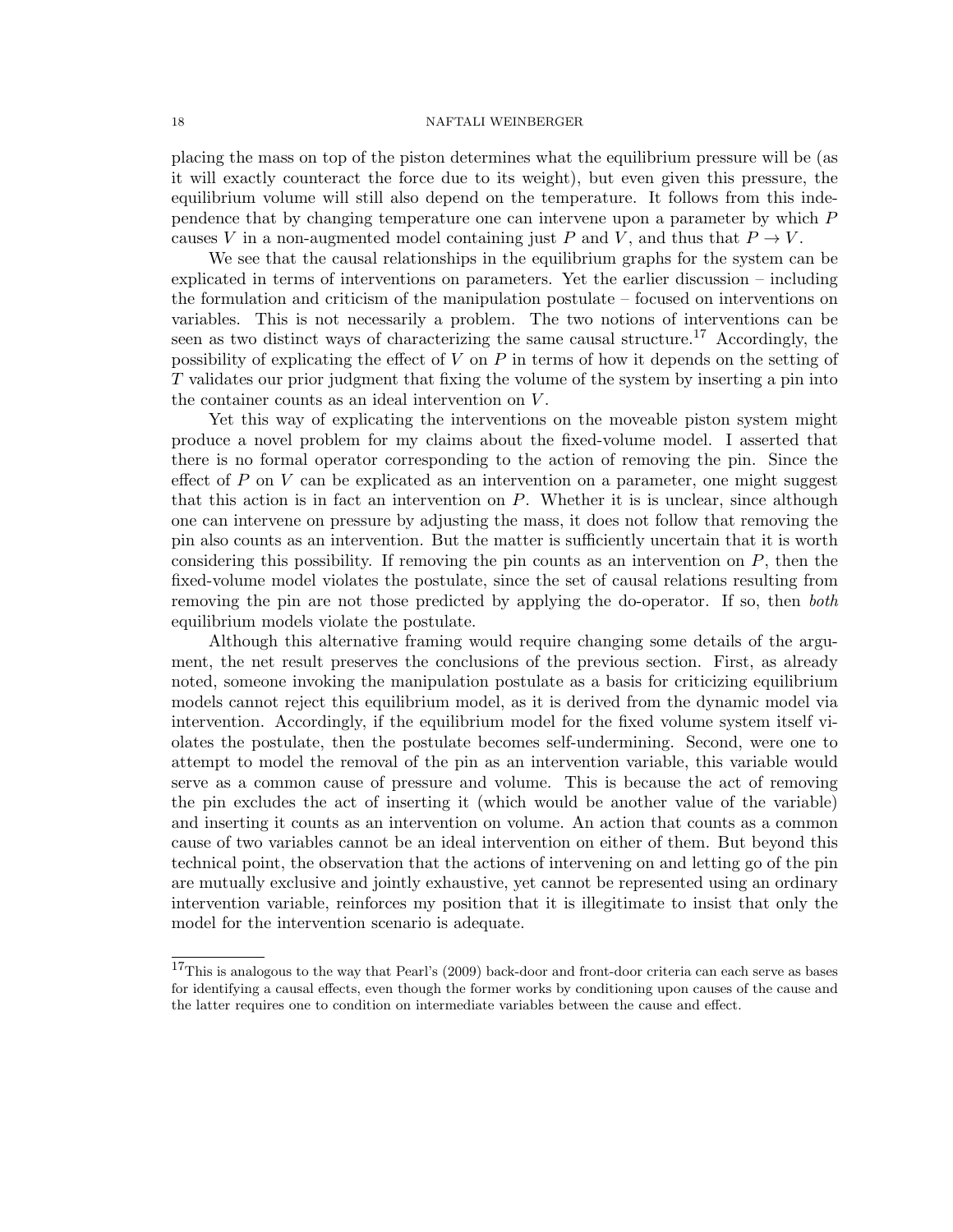## INTERVENING AND LETTING GO: ON THE ADEQUACY OF EQUILIBRIUM CAUSAL MODELS 19

I have not provided a rigorous defense of the interchangeability of interventions on parameters and variables. In fact, one might take the need to switch to talking about interventions on parameters in order to independently motivate our equilibrium models as evidence that the two ways of talking are not interchangeable. This would open the door to further research into their relationship, and then a proponent of the interventionon-variables approach might invoke the difficulty of unambiguously characterizing the interventions on the equilibrium models' exogenous variables as a novel basis for rejecting equilibrium models. For the purposes of this paper, however, two important points emerge from the this section's discussion. First, interventions on parameters provide a basis for motivating the causal relations in the equilibrium models. This is important, because unless one has some basis for accepting the equilibrium models in the first place, the result that the manipulation postulate provides the wrong reason for rejecting them will be of little practical significance. Second, despite the existence of multiple ways of understanding the causal relations in the models and of characterizing the different interventions that influence them, there is no consistent characterization on which the manipulation postulate serves as a legitimate basis for privileging certain models as adequate.

# 6. Understanding Dynamic Causal Models

This paper has largely focused on what dynamic causal models do not do. They do not serve as a basis for distinguishing adequate from inadequate equilibrium models, where the former are those whose causal ordering matches that of the corresponding dynamic model. But the fact that they fail to serve this role does not diminish their significance. Dynamic models contain important information that is relevant to understanding a system's equilibrium behaviors. The information that an equilibrium graph was derived by equilibrating an indirectly self-regulating variable entails that the model will make false predictions about the results of interventions on that variable. My defence of the adequacy of such graphs does not mean that their inability to predict the results of certain interventions – or to provide any indication of this inability within the model – is not a practical limitation. Dynamic causal models address this limitation by enabling one to flag the variables that one cannot intervene upon in the corresponding equilibrium models while preserving those models' causal relationships. Symmetrically, they can be used to identify the variables that that must be held fixed rather than let go of.

In the same way that standard causal models have been seen as tools for predicting the results of interventions, dynamic causal models should be understood as tools for predicting the results of interventions and equilibrations. Both of these operations correspond to ways of bringing the system to equilibrium. Accordingly, the adequacy conditions for dynamic causal models need to be understood in terms of their ability to predict certain equilibrium behaviors – specifically, those reflected in the equilibrium models. To be clear, in tying the adequacy of dynamic models to their ability to predict certain equilibrium behaviors I am not falsely claiming that dynamic models *only* predict the behaviors of systems at equilibrium. Rather, I am claiming that it is the structural features of the model – that is, qualitative features of the causal graph – that determine its adequacy. These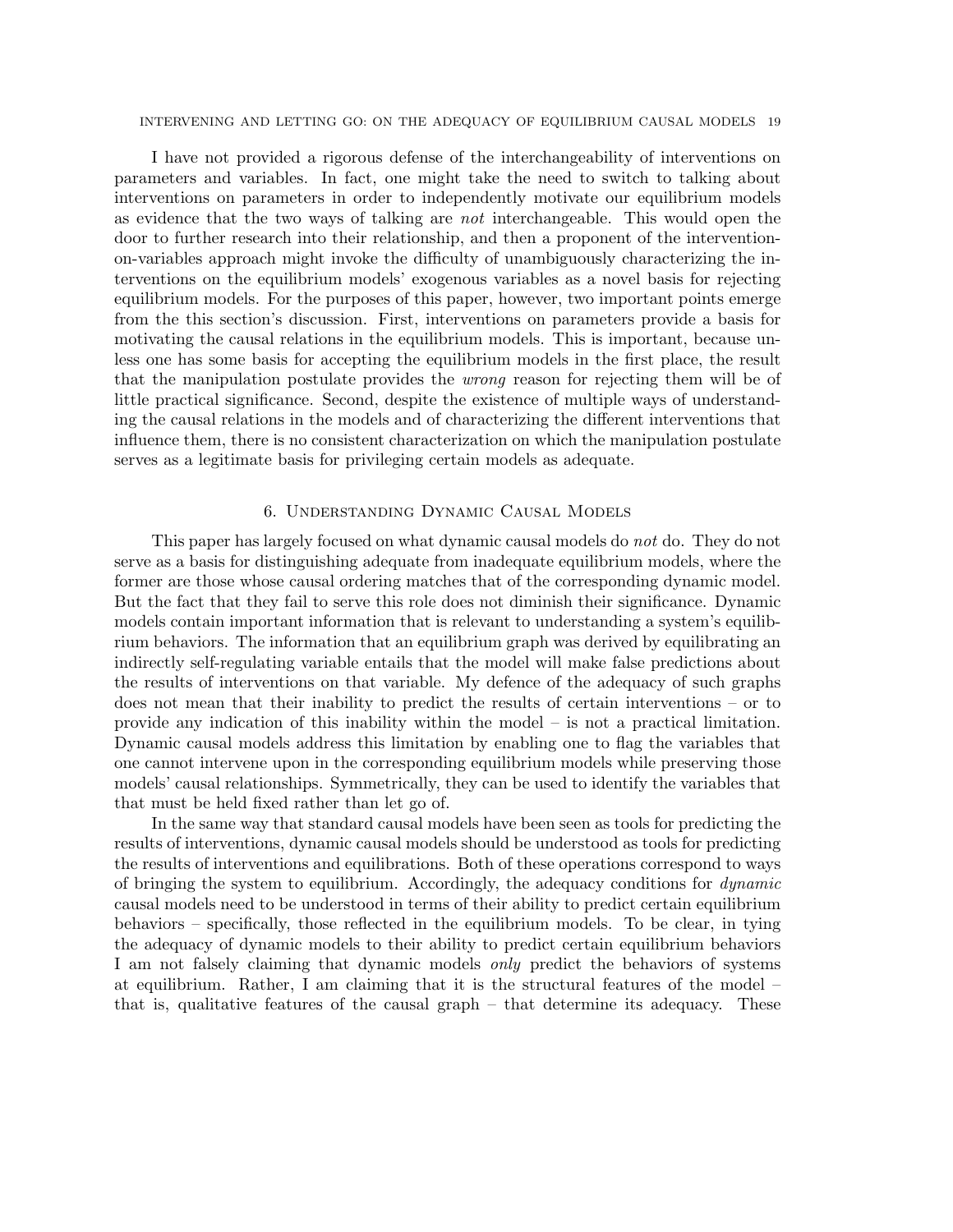features are operationalized in terms of how the model will change given applications of the intervention and equilibration operators. By analogy, to say that the adequacy of (standard) causal models depends on their ability to predict interventions is not to deny that they can explicate causal relations in both experimental and observational contexts.

Once one moves away from seeing dynamic models as arbitrating between adequate and inadequate equilibrium models, one can instead view them as playing a unifying role. In the class of cases considered, one can derive either of the equilibrium models by applying the do-operator or the equilibration operator to the relevant variable in the dynamic graph. Hausman et al. (2014) argue that there is no single graphical representation of the fixedand variable-volume graphs for the ideal gas system. While they are correct that there is no single equilibrium graph, the dynamic graph for the system can be seen as providing precisely such a representation, as one can infer either set of equilibrium relationships from it. But this requires understanding the dynamic model in the way proposed here, rather than as a basis for choosing between the equilibrium models.

I have focused here on Iwasaki and Simon's framework, which remains one of the few systematic treatments of dynamic and equilibrium models. One thing that has emerged clearly from the discussion is that Iwasaki and Simon's dynamic models are closely tied to the behavior of a system at equilibrium. One might have expected a dynamic model to represent the broader dynamics of the system without making assumptions about its equilibrium behavior. But that is not what these dynamic models are doing. An advantage of Iwasaki and Simon's approach is that it is a generalization of Simon's earlier account, which remains an important framework for thinking about the structural equations in contemporary causal models. Additionally, it should be emphasized that reliance on assumptions about the longer-term steady-state behaviors of a system is ubiquitous in dynamical modeling. As Wilson (2017) argues, applying differential equations to model concrete systems typically requires a slew of additional assumptions, many of which appeal to the steady-state behavior of the system.

Given that Iwasaki and Simon's work is over twenty years old – an eon in academic time – the reader would be forgiven for questioning whether it is still relevant. There has, in fact, been a recent flurry of excellent work high-quality research on causation in equilibrium systems and on the relationship between standard causal representations and differential equations (see e.g. Mooij et al. (2013); Bongers and Mooij (2018)). A survey of the bibliography cited in this rapidly growing literature provides evidence that between Iwasaki and Simon  $(1994)$  and Mooij et al.  $(2013)$ , work on this topic was relatively sparse.<sup>18</sup> Within this more recent literature, the work by Tineke Blom (Blom et al., 2018, 2020; Blom and Mooij, 2021) is especially notable in taking Iwasaki and Simon's framework as as starting point.<sup>19</sup> Having an accurate picture of the relationship between dynamic and equilibrium

<sup>18</sup>As further evidence, consider the references for research on causally modeling dynamic systems in Eberhardt (2017, p. 12). Three out of five sources refer to work by Dash and collaborators.

<sup>&</sup>lt;sup>19</sup>Although here is not the place for a proper comparison between my treatment and Blom et al.'s, I will briefly flag one point of agreement and one point of disagreement. The discussion in Blom et al. (2018) agrees with the present discussion insofar as it assumes that there can be multiple distinct and adequate representations of systems at equilibrium, each of which applies given different "constraints". In contrast,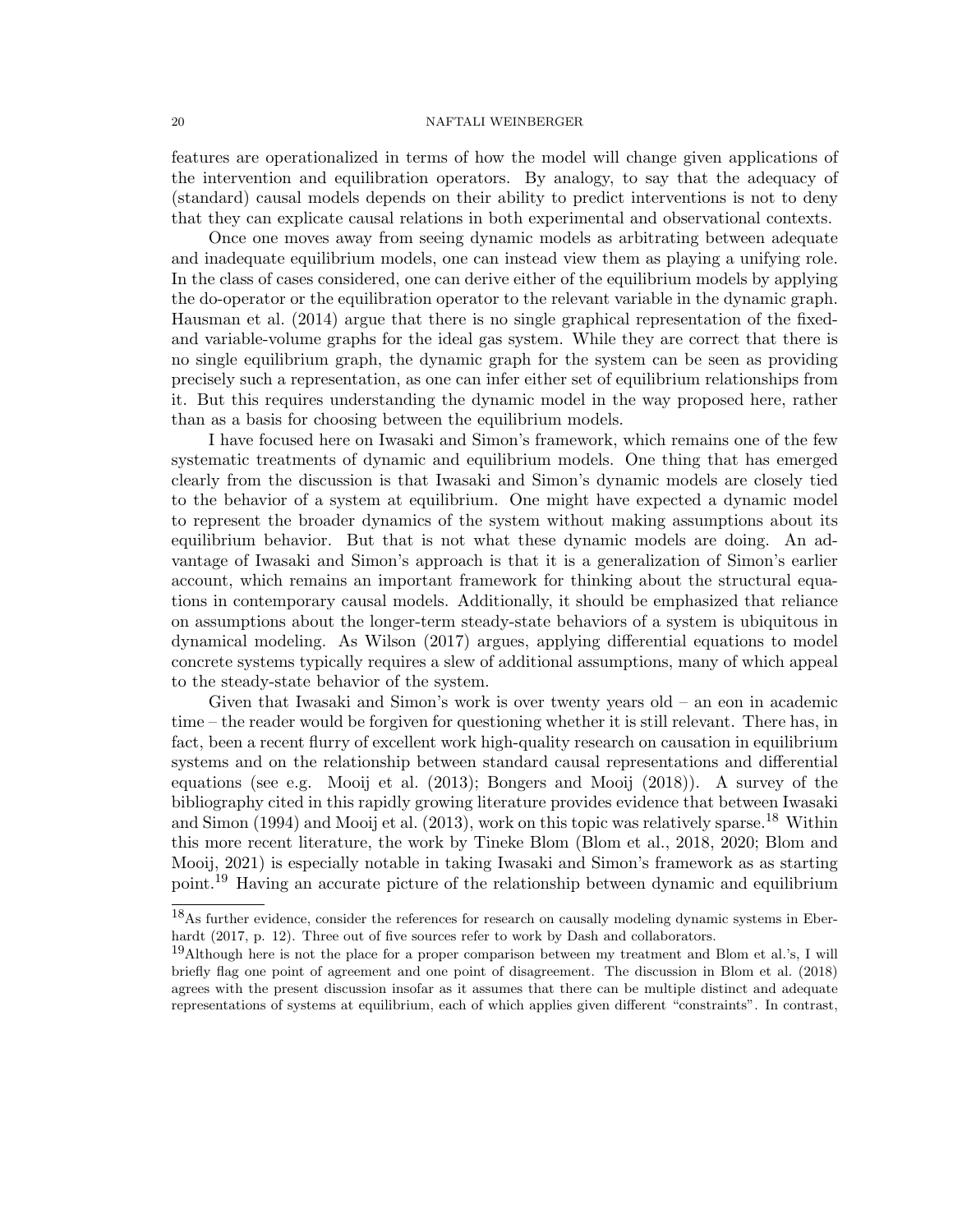models within this frameworks is thus crucial for evaluating recent developments in causally modeling dynamical systems.

As a final point, we must ask: to what extent does the discussion here generalize beyond the ideal gas case? Here, as elsewhere, Dash's dissertation helps. In the final chapter, he shows that the class of cases in which equilibration alters the causal ordering includes many paradigm physical systems, including simple harmonic oscillators, bodies in viscous media, and inverting amplifiers. The discussion here generalizes to those examples as well, since in each of them intervening and equilibrating produce different graphs. The ideal gas case is a useful starting point, since both equilibrium systems are familiar. By way of contrast, in the example involving a body submerged in a viscous medium, the equilibrium state in which the (upward) buoyant and (downward) gravitational forces cancel is more commonly discussed than the equilibrium state in which one intervenes on the body by holding it still. For this reason, the example is less useful for illustrating the difference between models derived from the two operations, but in some ways as effective at showing why we ought not take only equilibrium models derived by intervention as adequate.

# 7. Conclusion

In this article, I have argued that causal models can be adequate despite making systematically false predictions about the results of interventions on certain variables. The seemingly innocuous requirement that adequate models make no such predictions yields arbitrary distinctions between causal models. This is because certain equilibrium causal models only obtain when one either intervenes on a particular variable to hold it fixed, or lets go of it to allow variation, and the models do not internally cordon off these variables from others. Dynamic causal models do provide a basis for predicting the effects of intervening or letting go of such variables. But this does not undermine the adequacy of equilibrium models. All models apply only to particular systems given particular background assumptions, and causal models are no different. With the aid of dynamic causal models, I have offered insights into the nature of these assumptions and clarified their relation to the semantics of causal models.

# 8. Acknowledgments

I developed my thoughts on dynamic causal models while participating in an online reading group with Jonathan Livengood, Karen Zwier, Shannon Nolen, and Adam Edwards. This paper has greatly benefitted from the comments of Matteo Colombo, David Danks, Nic Fillion, Paola Hernández, Edouard Machery, Shannon Nolen, Jim Woodward, and Karen Zwier on earlier drafts. I received helpful feedback from audiences in Düsseldorf, Etelsen, Tilburg, and Venice, and had useful discussions with Malcolm Forster, Gerhard Schurz and Mark Wilson. I am grateful to the Center for Philosophy of Science for funding the postdoctoral fellowship during which I worked out the core arguments in this paper,

Blom et al. (2020); Blom and Mooij (2021) deny the causal interpretability of both equilibrium and dynamic causal models of the sorts considered here. This is of course incompatible with both the present discussion and the rest of the literature and demands further scrutiny.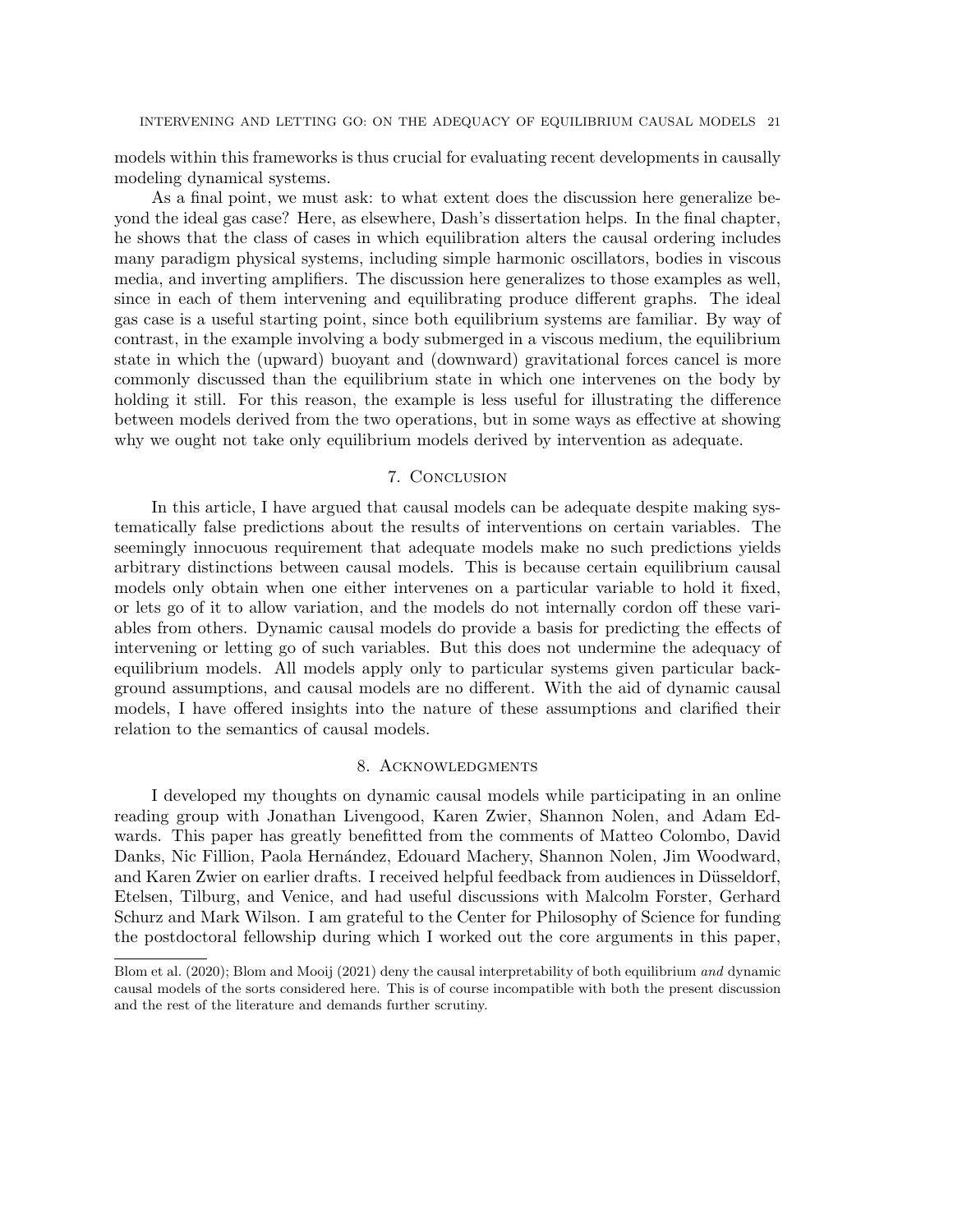and to the Alexander von Humboldt Foundation for funding me during the period in which I revised it to its present form.

## **REFERENCES**

- W. Anderson. The compatibility of differential equations and causal models reconsidered. Erkenntnis, pages  $1\n-16$ , 2018.
- T. Blom and J. M. Mooij. Causality and independence in perfectly adapted dynamical systems, 2021.
- T. Blom, S. Bongers, and J. M. Mooij. Beyond structural causal models: Causal constraints models. In Proceedings of the 35th Annual Conference on  $\{U\}$  ncertainty in  $\{A\}$  rtificial  $\{I\}$  ntelligence ( $\{UAI\}$ -19), volume 15, pages 440–448. Curran Associates, Inc., 2018.
- T. Blom, M. M. van Diepen, and J. M. Mooij. Conditional independences and causal relations implied by sets of equations. arXiv preprint arXiv:2007.07183, 2020.
- S. Bongers and J. M. Mooij. From random differential equations to structural causal models: The stochastic case. arXiv preprint arXiv:1803.08784, 2018.
- D. Dash. Caveats for Causal Reasoning with Equilibrium Models. PhD thesis, University of Pittsburgh, 2003.
- D. Dash and M. Druzdzel. Caveats for causal reasoning with equilibrium models. In European Conference on Symbolic and Quantitative Approaches to Reasoning and Uncertainty, pages 192–203. Springer, 2001.
- F. Eberhardt. Introduction to the foundations of causal discovery. International Journal of Data Science and Analytics, 3(2):81–91, 2017.
- D. M. Hausman. Causal asymmetries. Cambridge University Press, 1998.
- D. M. Hausman and J. Woodward. Independence, invariance and the causal markov condition. The British journal for the philosophy of science, 50(4):521–583, 1999.
- D. M. Hausman, R. Stern, and N. Weinberger. Systems without a graphical causal representation. *Synthese*, 191(8):1925–1930, 2014.
- K. D. Hoover. Causality in macroeconomics. Cambridge University Press, 2001.
- K. D. Hoover. Identity, structure, and causal representation in scientific models. In Mechanism and Causality in Biology and Economics, pages 35–57. Springer, 2013.
- Y. Iwasaki and H. A. Simon. Causality and model abstraction. *Artificial intelligence*, 67 (1):143–194, 1994.
- K. B. Korb, L. R. Hope, A. E. Nicholson, and K. Axnick. Varieties of causal intervention. In Pacific Rim International Conference on Artificial Intelligence, pages 322–331. Springer, 2004.
- J. L. Mackie. The cement of the universe: A study of causation. Oxford University Press, 1974.
- D. Malinsky. Intervening on structure. Synthese, 195(5):2295–2312, 2018.
- D. Malinsky and P. Spirtes. Causal structure learning from multivariate time series in settings with unmeasured confounding. In Proceedings of 2018 ACM SIGKDD Workshop on Causal Discovery, pages 23–47, 2018.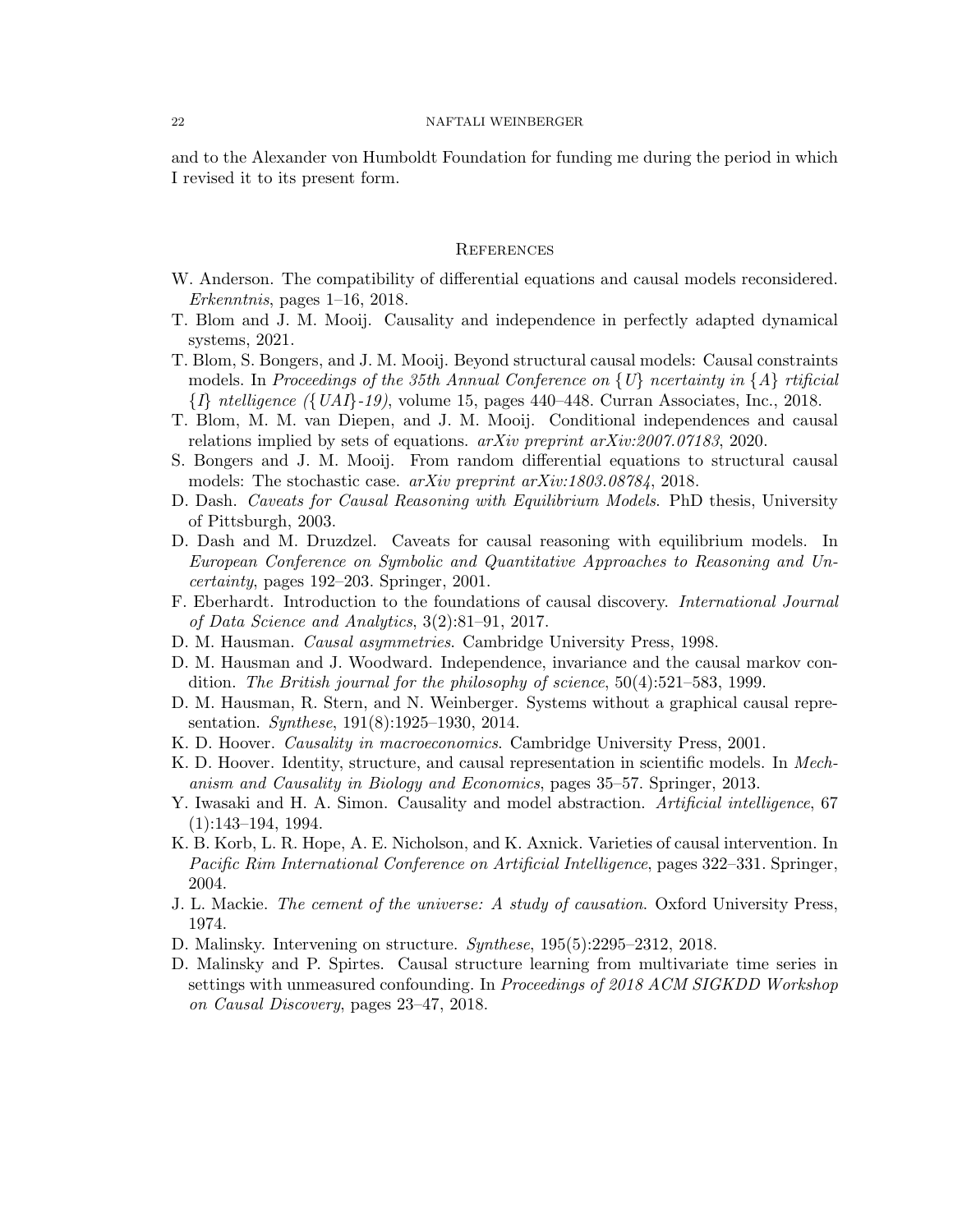- J. M. Mooij, D. Janzing, and B. Schölkopf. From ordinary differential equations to structural causal models: the deterministic case. arXiv preprint arXiv:1304.7920, 2013.
- J. Pearl. Causality. Cambridge university press, 2009.
- J. Peters, D. Janzing, and B. Schölkopf. *Elements of causal inference: foundations and* learning algorithms. The MIT Press, 2017.
- A. Prescott-Couch. Explanation and manipulation 1.  $No\hat{u}$ s, 51(3):484–520, 2017.
- H. Simon. Causal ordering and identifiability. In W. Hood and T. Koopmans, editors, Studies in Econometric Method. New York: John Wiley and Sons, pages 49–74. John Wiley and Sons, New York, 1953.
- H. A. Simon and N. Rescher. Cause and counterfactual. *Philosophy of Science*, 33(4): 323–340, 1966.
- P. Spirtes, C. N. Glymour, R. Scheines, D. Heckerman, C. Meek, G. Cooper, and T. Richardson. Causation, prediction, and search. MIT press, 2000.
- R. Stern. Decision and intervention. Erkenntnis, 84(4):783–804, 2019.
- M. Voortman, D. Dash, and M. J. Druzdzel. Learning why things change: the differencebased causality learner. arXiv preprint arXiv:1203.3525, 2012.
- N. Weinberger. Faithfulness, coordination and causal coincidences. Erkenntnis, 83(2): 113–133, 2018.
- N. Weinberger. Reintroducing dynamics into static causal model. In S. Kleinberg, editor, Time and Causality Across the Sciences. Cambridge University Press, Cambridge, 2019.
- N. Weinberger. Near-decomposability and the time-scale relativity of causal representations. Philosophy of Science, 2020.
- H. White and K. Chalak. Settable systems: an extension of pearl's causal model with optimization, equilibrium, and learning. Journal of Machine Learning Research, 10 (Aug):1759–1799, 2009.
- M. Wilson. Physics Avoidance: and other essays in conceptual strategy. Oxford University Press, 2017.
- J. Woodward. Making things happen: A theory of causal explanation. Oxford university press, 2003.
- J. Woodward. Flagpoles anyone? causal and explanatory asymmetries, July 2020. URL http://philsci-archive.pitt.edu/17419/.

# Appendices

The equations for the dynamic model for the ideal gas system are as follows (Dash, 2003)(numbers match those from figure 3 above):

(5) 
$$
M = m_0
$$
  
\n(6)  $F_t = Mg$   
\n(7)  $V'' = (F_t + F_b)/m_p$   
\n(8)  $P = kT/V$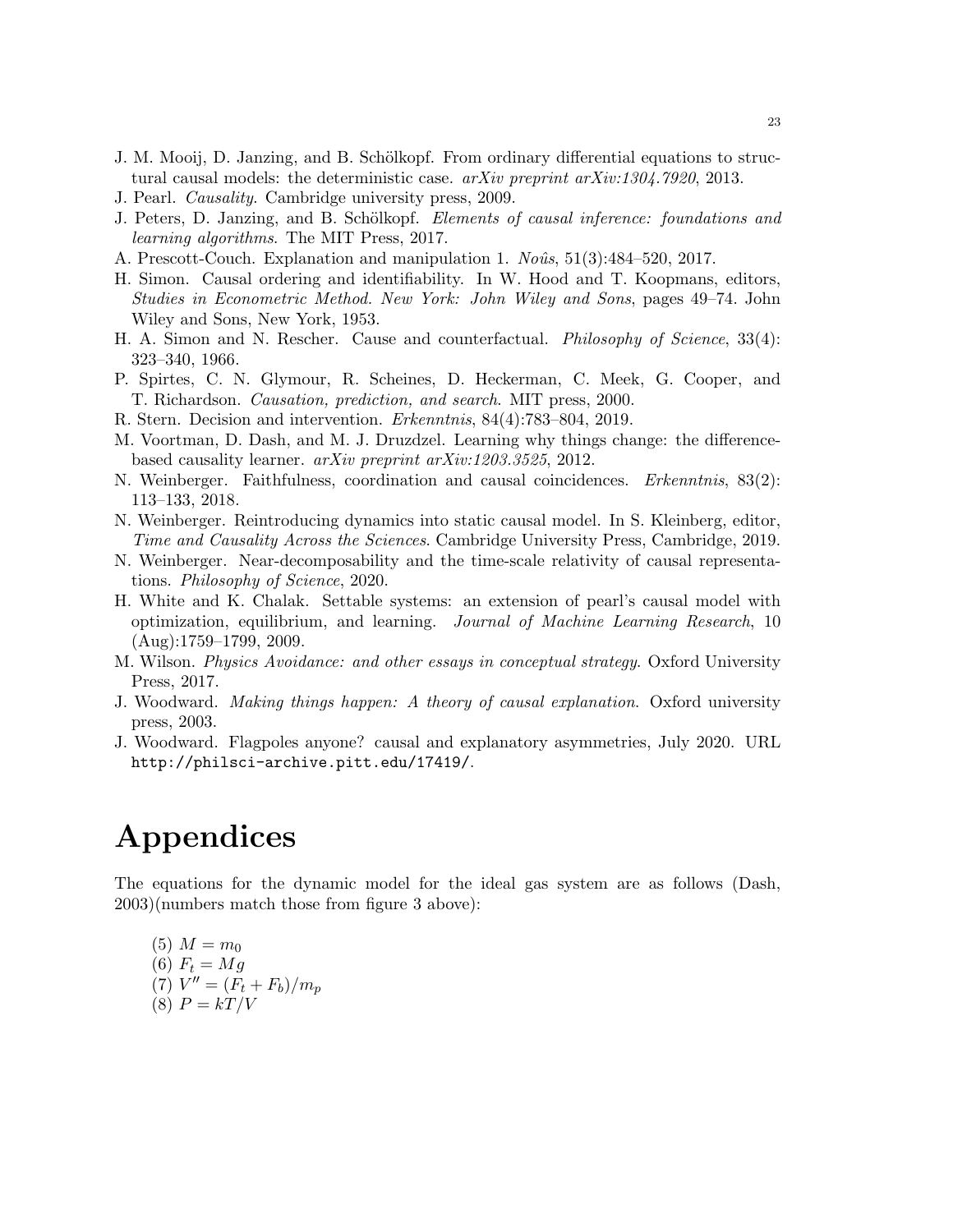(9)  $T = t_0$ (10)  $F_b = rP$ (11)  $V'_{t+1} = V'_t + V''_t \Delta t$ (12)  $V_{t+1} = V_t + V_t' \Delta t$ 

Equations (5) and (9) specify that the mass  $(M)$  on top of the piston and the temperature of the heat bath are exogenous. Equation (6) says that the force exerted on top of the piston equals the mass of M times gravity g. Equation  $(7)$  uses Newton's second law to derive the acceleration of the piston by combining the forces on the top and bottom of the piston to get the net force, which is divide by the mass of the piston  $m_p$ . (8) is the ideal gas law. (10) states that  $F_b$  is proportional to P. (11) and (12) give  $\dot{V}'$  and V at a time as a function of their values at the previous time-step and the next highest-order derivative at that time-step multiplied by the length of the time-step.

Because using  $(11)$  and  $(12)$  require the values of V and V' at a time in order to use their higher-order derivatives to predict their values at a subsequent time, the initial values of these variables,  $V_0$  and  $V'_0$ , must be specified exogenously. This matters for the causal ordering and can be represented with the following equations:

$$
\begin{array}{c}(13) \ V_0' = v_0'\\(14) \ V_0 = v_0\end{array}
$$

We now derive the dynamic graph (fig. 3). From  $V_0$  (13) and  $T$  (9), equation (8) yields the value of P, which, from (10) yields  $F_b$ . M is exogenous (eq. (2)) and combined with (6) yields  $F_t$ . From (7) one can then derive V'' and then use equations (11) and (12) to derive  $V'$  and  $V$  at subsequent time steps. Note that while the equations were presented in the paper to reflect the causal ordering, the method just applied did not rely on information about which variables were on which sides of the equals signs.

As noted in the main text, although the dynamic graph appears to be cyclic, there exists a non-cyclic representation with time-indexed variables (figure 7). In figure 7, the ordinary causal relationships from the dynamic graph are represented synchronically, while variables connected by integration links are diachronically related.

Equilibration of V works as follows. In step 1, all of V's derivatives in the models are set to zero in the equations and removed as variables from the models. This means that (7) is replaced with:

$$
(7')\ 0 = (F_t + F_b)/m_p
$$

Of course,  $(11)$  and  $(12)$  also contain derivatives of V, but this is moot, since in step 2 both these equations are deleted. More generally, while we have been describing Dash's informal sketch of equilibration, in his more rigorous characterization (2003, p. 30) he specifies that one must delete the equations for  $V$  and all of its higher-order derivative except its highest order derivative, which gets replaced with 0. In step 3, one uses the remaining equations to re-solve for the causal ordering. Note that  $M$  is still exogenous (5) and still determines

24